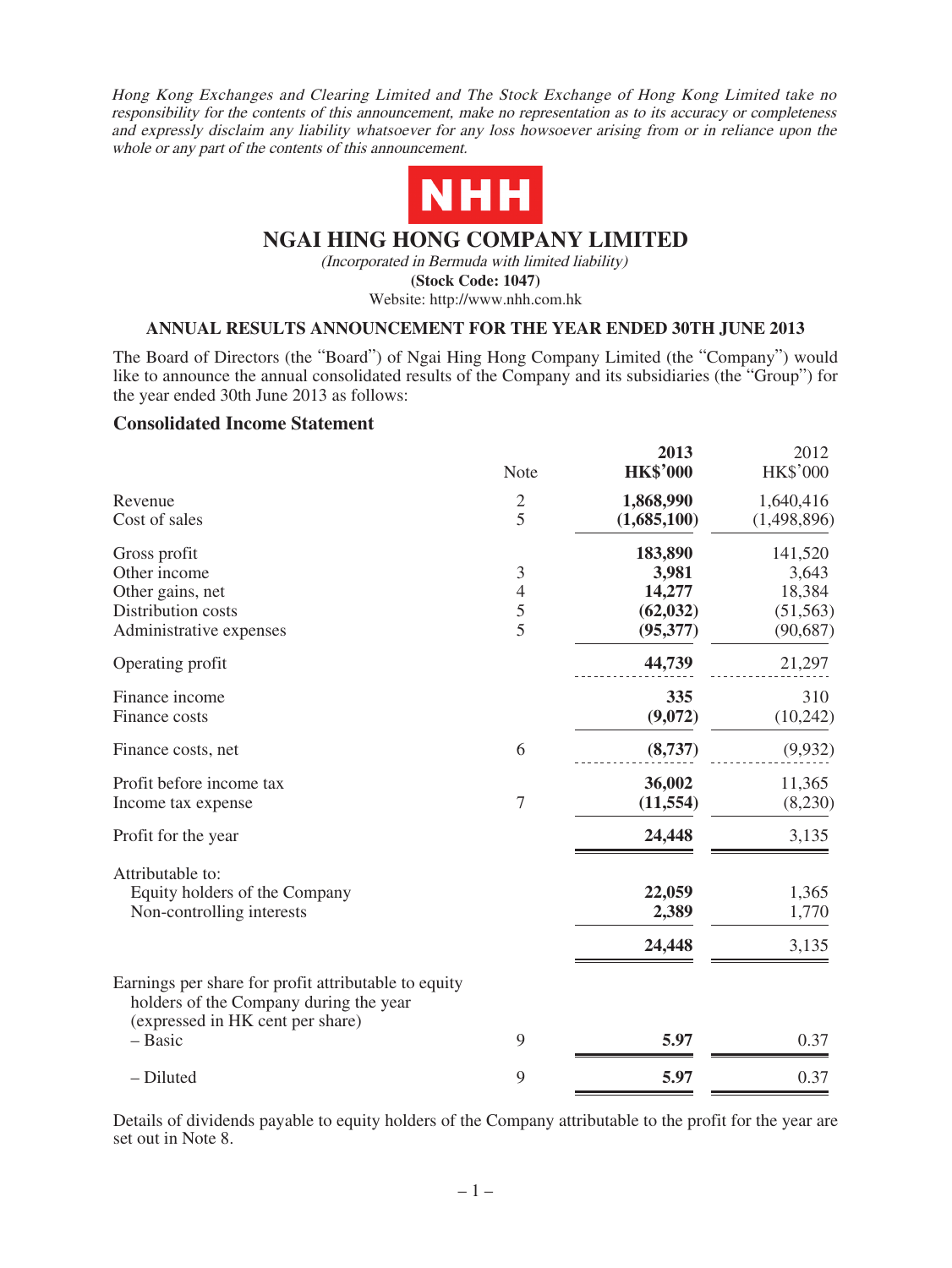# **Consolidated Statement of Comprehensive Income**

|                                                | 2013            | 2012            |
|------------------------------------------------|-----------------|-----------------|
|                                                | <b>HK\$'000</b> | <b>HK\$'000</b> |
| Profit for the year                            | 24,448          | 3,135           |
| Other comprehensive income:                    |                 |                 |
| Items that may be reclassified subsequently to |                 |                 |
| income statement:                              |                 |                 |
| Revaluation gain of property, plant and        |                 |                 |
| equipment on transfer to                       |                 |                 |
| investment properties, net of tax              | 1,893           | 115             |
| Revaluation gain of an available-for-sale      |                 |                 |
| financial asset                                | 413             | 188             |
| Currency translation differences               | 7,934           | 7,069           |
| Other comprehensive income for the year        | 10,240          | 7,372           |
| Total comprehensive income for the year        | 34,688          | 10,507          |
| Total comprehensive income attributable to:    |                 |                 |
| - Equity holders of the Company                | 32,264          | 8,675           |
| - Non-controlling interests                    | 2,424           | 1,832           |
|                                                | 34,688          | 10,507          |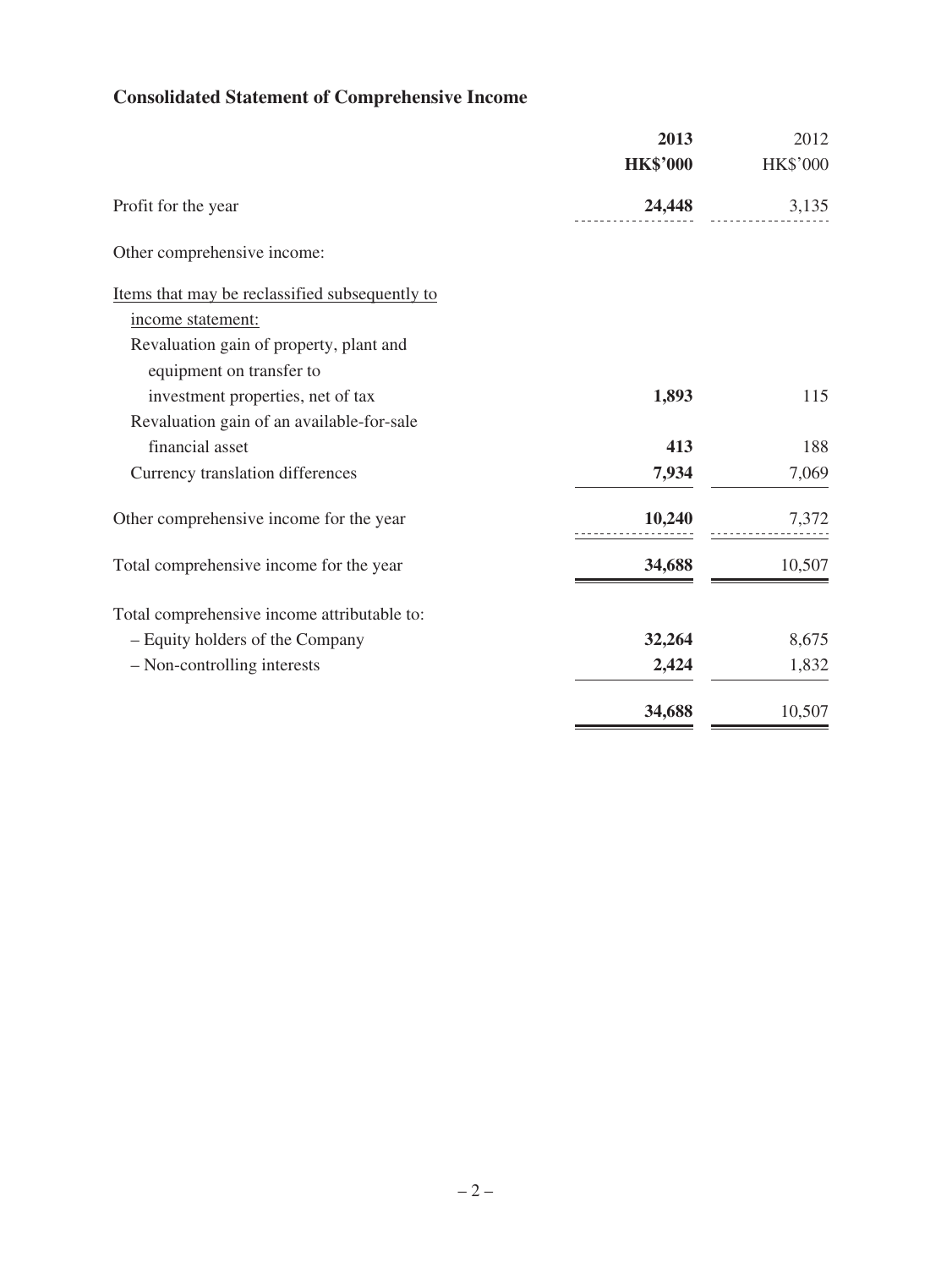# **Consolidated Balance Sheet**

|                                               |      | 2013            | 2012     |
|-----------------------------------------------|------|-----------------|----------|
|                                               | Note | <b>HK\$'000</b> | HK\$'000 |
| <b>ASSETS</b>                                 |      |                 |          |
| Non-current assets                            |      |                 |          |
| Property, plant and equipment                 |      | 139,285         | 141,235  |
| Leasehold land and land use rights            |      | 22,939          | 15,547   |
| Investment properties                         |      | 76,325          | 53,775   |
| Intangible assets                             |      |                 |          |
| Available-for-sale financial asset            |      | 1,730           | 1,317    |
| Deferred tax assets                           |      | 4,924           | 5,428    |
| Deposit for acquisition of properties         |      |                 | 8,827    |
| Prepayments for property, plant and equipment |      |                 |          |
| and renovation costs                          |      | 2,991           | 4,741    |
|                                               |      | 248,194         | 230,870  |
| Current assets                                |      |                 |          |
| Inventories                                   |      | 301,442         | 281,501  |
| Trade and bills receivables                   | 10   | 318,411         | 280,928  |
| Other receivables, prepayments and deposits   |      | 21,950          | 17,326   |
| Tax recoverable                               |      | 119             | 524      |
| Derivative financial instruments              |      | 570             | 233      |
| Cash and bank balances                        |      | 112,082         | 93,349   |
|                                               |      | 754,574         | 673,861  |
| Total assets                                  |      | 1,002,768       | 904,731  |
| <b>EQUITY</b>                                 |      |                 |          |
| Capital and reserves attributable             |      |                 |          |
| to the Company's equity holders               |      |                 |          |
| Share capital                                 |      | 36,920          | 36,920   |
| Share premium                                 |      | 62,466          | 62,466   |
| Other reserves                                |      | 81,619          | 71,414   |
| Retained earnings                             |      | 294,735         | 276,368  |
|                                               |      | 475,740         | 447,168  |
| Non-controlling interests                     |      | 22,419          | 23,613   |
| Total equity                                  |      | 498,159         | 470,781  |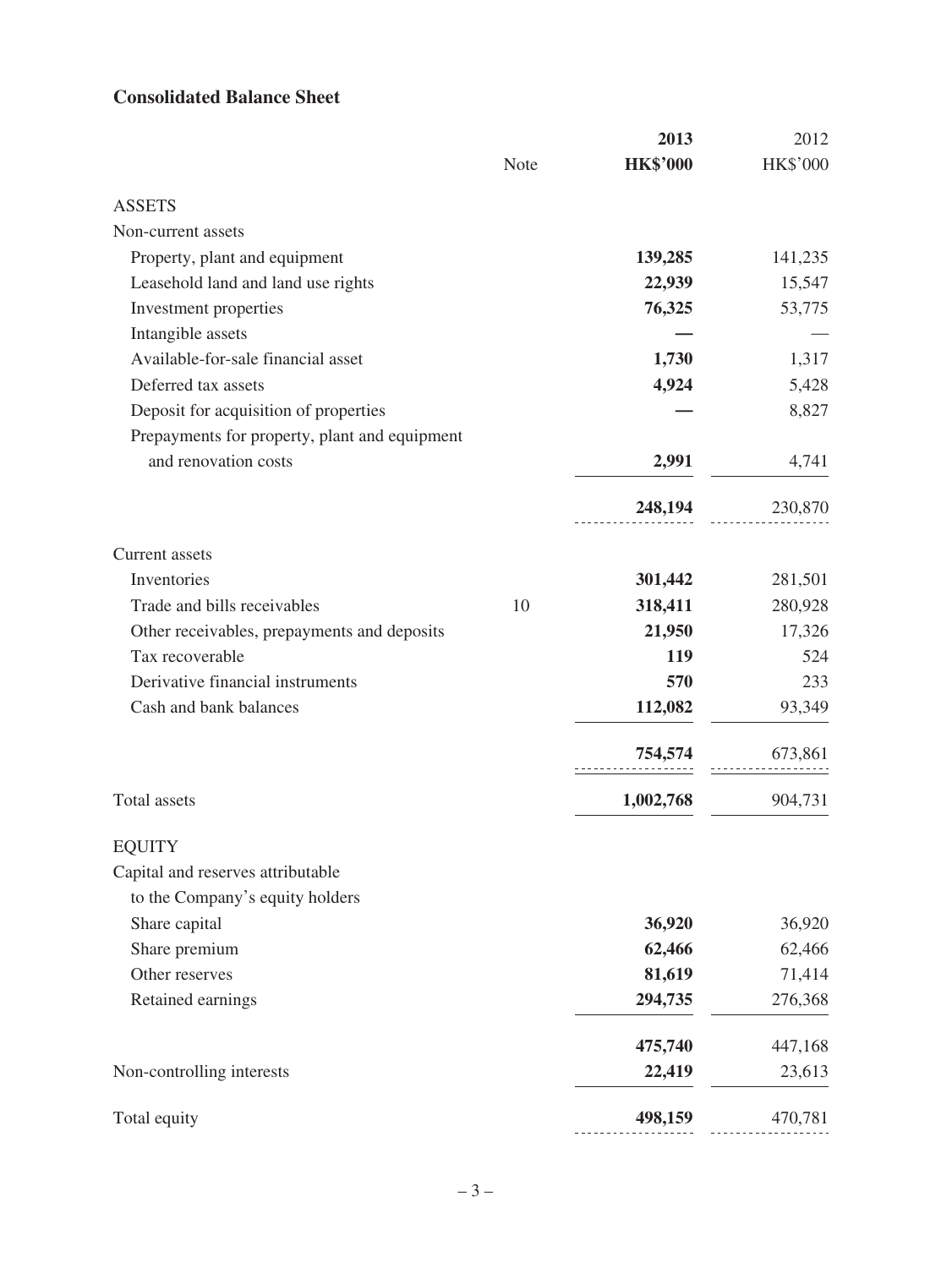|                                                | <b>Note</b> | 2013<br><b>HK\$'000</b> | 2012<br>HK\$'000 |
|------------------------------------------------|-------------|-------------------------|------------------|
| <b>LIABILITIES</b>                             |             |                         |                  |
| Non-current liabilities                        |             |                         |                  |
| Deferred tax liabilities                       |             | 4,457                   | 5,400            |
| <b>Current liabilities</b>                     |             |                         |                  |
| Trade payables                                 | 11          | 120,352                 | 111,032          |
| Other payables, deposits received and accruals |             | 19,246                  | 15,046           |
| <b>Bank</b> borrowings                         |             | 344,938                 | 294,367          |
| Derivative financial instruments               |             | 5,014                   | 2,730            |
| Tax payable                                    |             | 10,602                  | 5,375            |
|                                                |             | 500,152                 | 428,550          |
| <b>Total liabilities</b>                       |             | 504,609                 | 433,950          |
| Total equity and liabilities                   |             | 1,002,768               | 904,731          |
| Net current assets                             |             | 254,422                 | 245,311          |
| Total assets less current liabilities          |             | 502,616                 | 476,181          |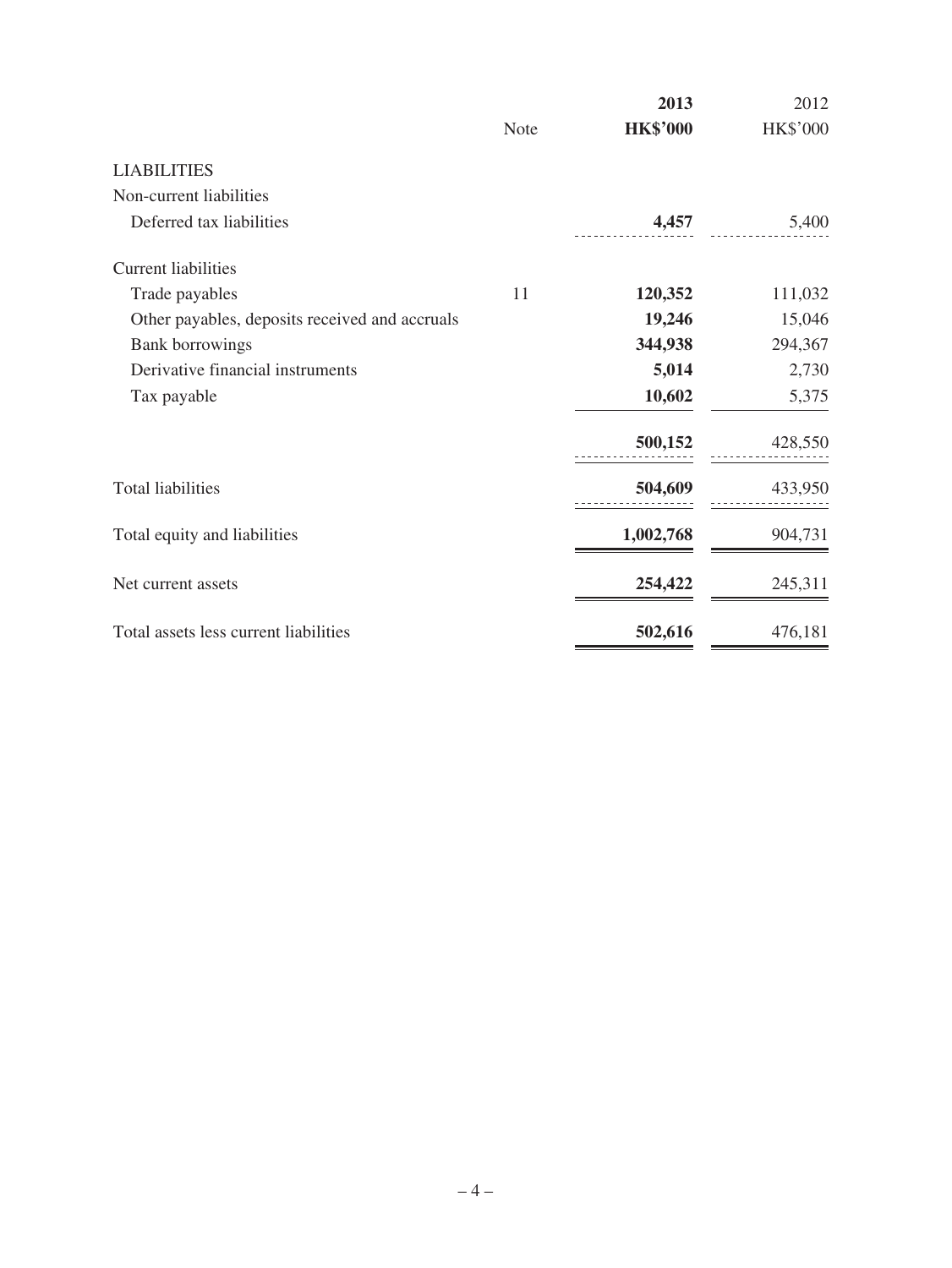Notes:

## **1. Basis of preparation**

The consolidated financial statements of the Company have been prepared in accordance with Hong Kong Financial Reporting Standards ("HKFRS"). The consolidated financial statements have been prepared under the historical cost convention, as modified by the revaluation of investment properties, available-forsale financial assets, financial assets and financial liabilities (including derivative instruments) at fair value through profit or loss, which are carried at fair value.

The preparation of financial statements in conformity with HKFRS requires the use of certain critical accounting estimates. It also requires management to exercise its judgement in the process of applying the Group's accounting policies.

- (a) Effect of adopting amendments to standards
	- (i) The Group has adopted the following amendment to standard which is mandatory for the Group's financial year beginning on 1st July 2012:

Hong Kong Accounting Standard ("HKAS") 1 (Amendment) Presentation of Items of Other Comprehensive Income

The adoption of the above amendment to standard has had no material effect on the Group's result and financial position, except for certain disclosures in respect of the amendment of HKAS 1.

(ii) In December 2010, the HKICPA amended HKAS 12, "Income Taxes", to introduce an exception to the principle for the measurement of deferred tax assets or liabilities arising on an investment property measured at fair value. It introduced a rebuttable presumption that an investment property measured at fair value is recovered entirely through sale. This presumption is rebutted if the investment property is depreciable and is held by within a business model whose objective is to consume substantially all of the economic benefits embodied in the investment property over time, rather than through sale. The amendment is applicable retrospectively to annual periods beginning on or after 1st January 2012 and the Group has early adopted this amendment retrospectively for the financial year ended 30th June 2012.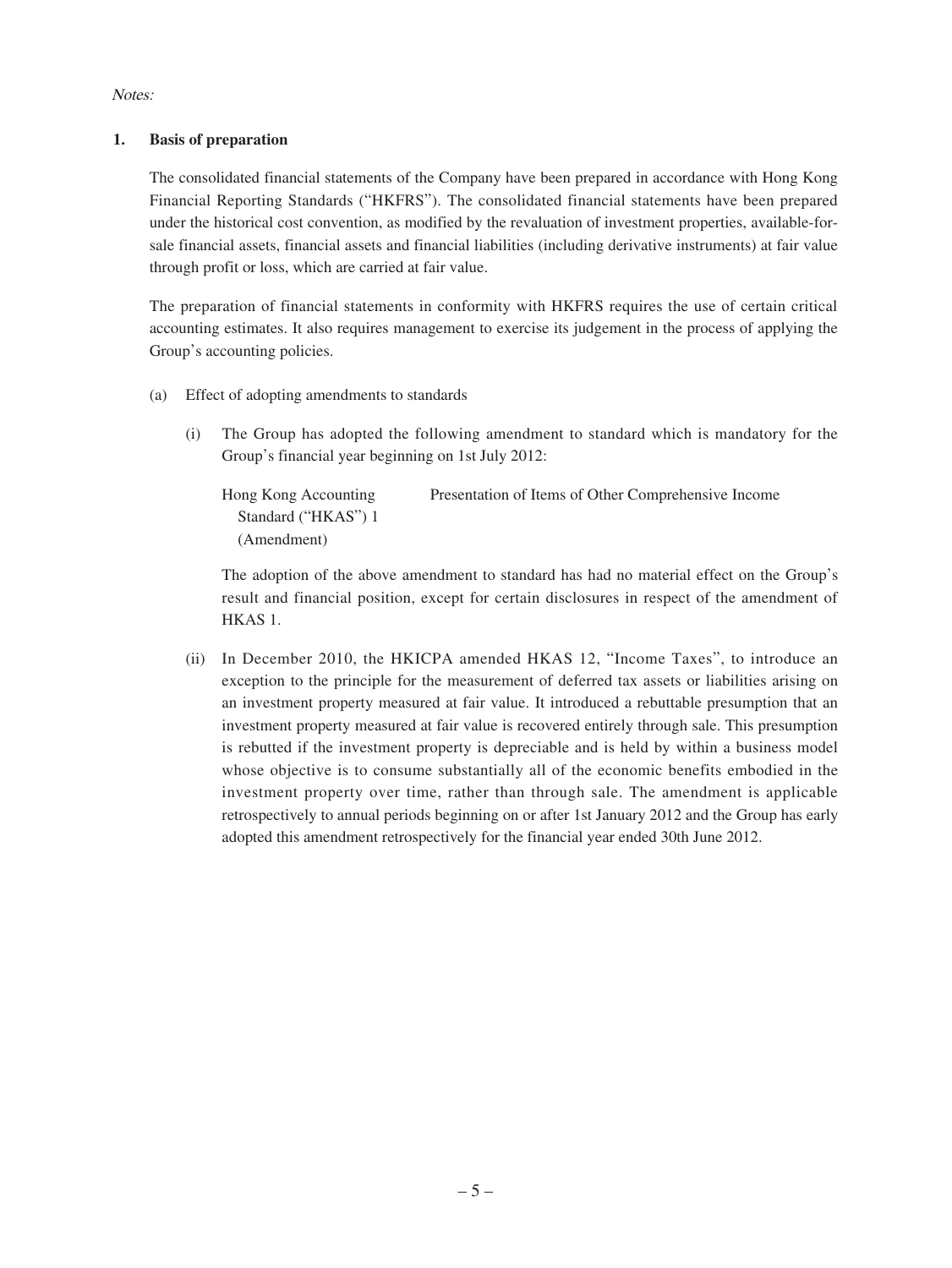(b) The following new standards, amendments to standards and interpretations have been issued but are not effective for the year ended 30th June 2013 and have not been early adopted:

| HKFRS 1 (Amendment)                                                                                             | Government Loans <sup>1</sup>                                                                                                               |
|-----------------------------------------------------------------------------------------------------------------|---------------------------------------------------------------------------------------------------------------------------------------------|
| HKFRS 7 (Amendment)                                                                                             | Disclosures - Offsetting Financial Assets<br>and Financial Liabilities <sup>1</sup>                                                         |
| HKFRS 9                                                                                                         | Financial Instruments <sup>3</sup>                                                                                                          |
| HKFRS 10                                                                                                        | Consolidated Financial Statements <sup>1</sup>                                                                                              |
| HKFRS 11                                                                                                        | Joint Arrangements <sup>1</sup>                                                                                                             |
| <b>HKFRS 12</b>                                                                                                 | Disclosure of Interests in Other Entities <sup>1</sup>                                                                                      |
| HKFRS 13                                                                                                        | Fair Value Measurement <sup>1</sup>                                                                                                         |
| HKAS 19 (2011)                                                                                                  | Employee Benefits <sup>1</sup>                                                                                                              |
| HKAS 27 (2011)                                                                                                  | Separate Financial Statements <sup>1</sup>                                                                                                  |
| HKAS 28 (2011)                                                                                                  | Investments in Associates and Joint Ventures <sup>1</sup>                                                                                   |
| HKAS 32 (Amendment)                                                                                             | Offsetting Financial Assets and Financial Liabilities <sup>2</sup>                                                                          |
| HKAS 36 (Amendment)                                                                                             | Recoverable Amount Disclosures for Non-Financial Assets <sup>2</sup>                                                                        |
| HKAS 39 (Amendment)                                                                                             | Novation of Derivatives and Continuation of Hedge Accounting <sup>2</sup>                                                                   |
| Hong Kong International Financial<br><b>Reporting Interpretations</b><br>Committee ("HK (IFRIC)")<br>$-$ Int 20 | Stripping Costs in the Production Phase of a Surface Mine <sup>1</sup>                                                                      |
| HK (IFRIC) - Int 21                                                                                             | Levies <sup>2</sup>                                                                                                                         |
| Amendments to HKFRS 7<br>and HKFRS 9                                                                            | Mandatory Effective Date at HKFRS 9 and Transition<br>Disclosures <sup>3</sup>                                                              |
| Amendments to HKFRS 10,<br>HKFRS 11 and HKFRS 12                                                                | Consolidated Financial Statements, Joint Arrangements<br>and Disclosure of Interests in Other entities:<br>Transition Guidance <sup>1</sup> |
| Amendments to HKFRS 10,<br>HKFRS 12 and HKAS 27 (2011)                                                          | Investment Entities <sup>2</sup>                                                                                                            |
| HKFRSs (Amendment)                                                                                              | Annual Improvements 2009 - 2011 Cycle <sup>1</sup>                                                                                          |
| $\mathbf{1}$<br>Effective for the Group for annual period beginning on 1st July 2013                            |                                                                                                                                             |

<sup>2</sup> Effective for the Group for annual period beginning on 1st July 2014

<sup>3</sup> Effective for the Group for annual period beginning on 1st July 2015

The Directors anticipate that the adoption of above new standards, amendments to standards and interpretations will not result in a significant impact on the results and financial position of the Group.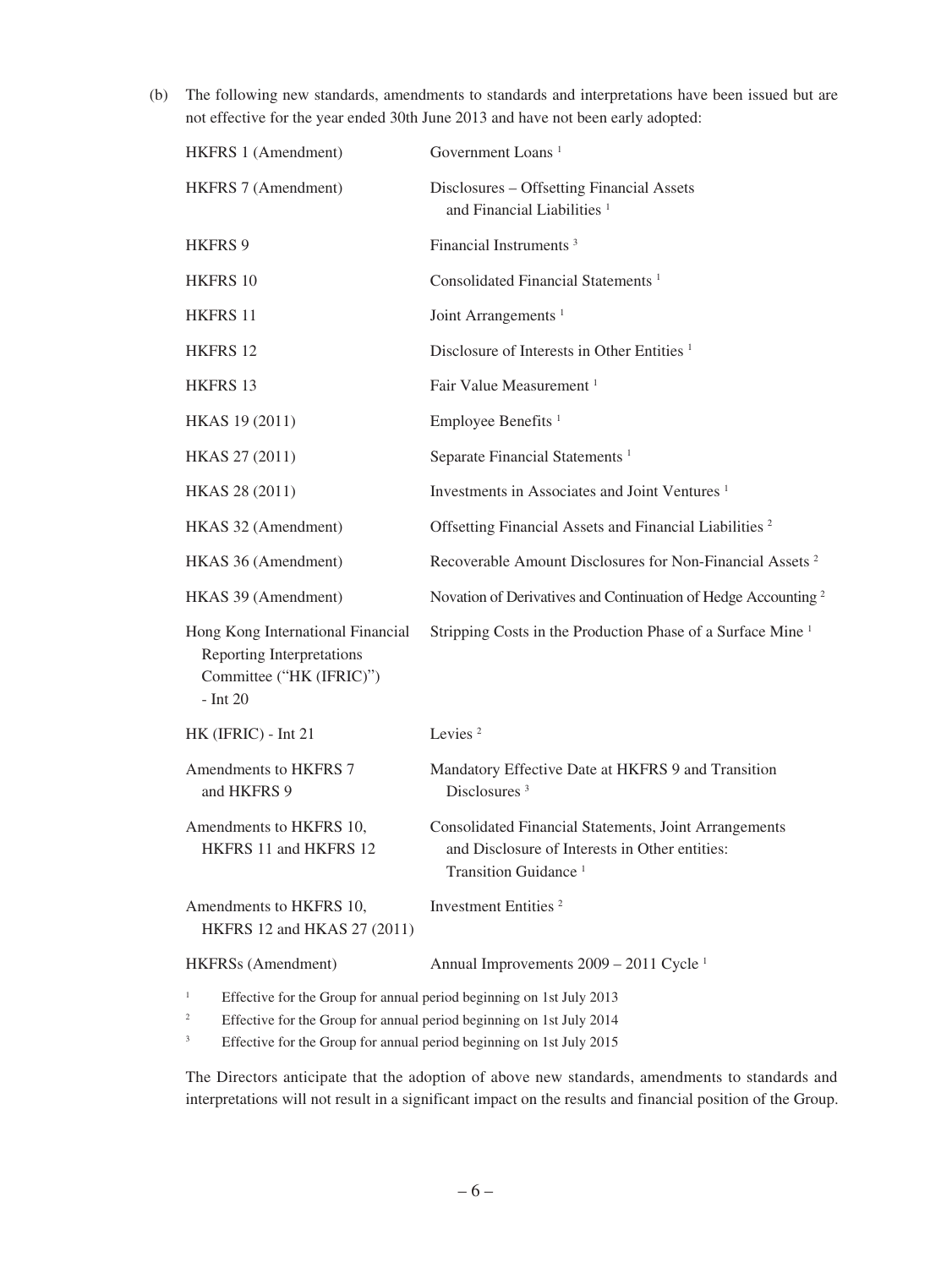### **2. Revenue and segment information**

|                                | 2013            | 2012            |
|--------------------------------|-----------------|-----------------|
|                                | <b>HK\$'000</b> | <b>HK\$'000</b> |
| Turnover                       |                 |                 |
| Sales of goods                 | 1,867,192       | 1,639,990       |
| Provision of logistic services | 1,798           | 426             |
|                                | 1,868,990       | 1,640,416       |

The Group is principally engaged in the manufacturing and trading of plastic materials, pigments, colorants, compounded plastic resins and engineering plastic products.

The chief operating decision-maker ("CODM") has been identified as the Executive Directors of the Company. Management has determined the operating segments based on the reports reviewed by the CODM that are used to assess performance and allocate resources. The CODM considers the business from the operations nature and the type of products perspective, including the trading of plastic materials ("Trading"), manufacturing and sale of colorants, pigments and compounded plastic resins ("Colorants"), manufacturing and sale of engineering plastic products ("Engineering plastics") and other corporate and business activities ("Others").

Each of the Group's operating segments represents a strategic business unit that is managed by different business unit leaders. Inter-segment transactions are entered into under the normal commercial terms and conditions that would also be available to unrelated third parties. Information provided to the CODM is measured in a manner consistent with that in the consolidated financial statements.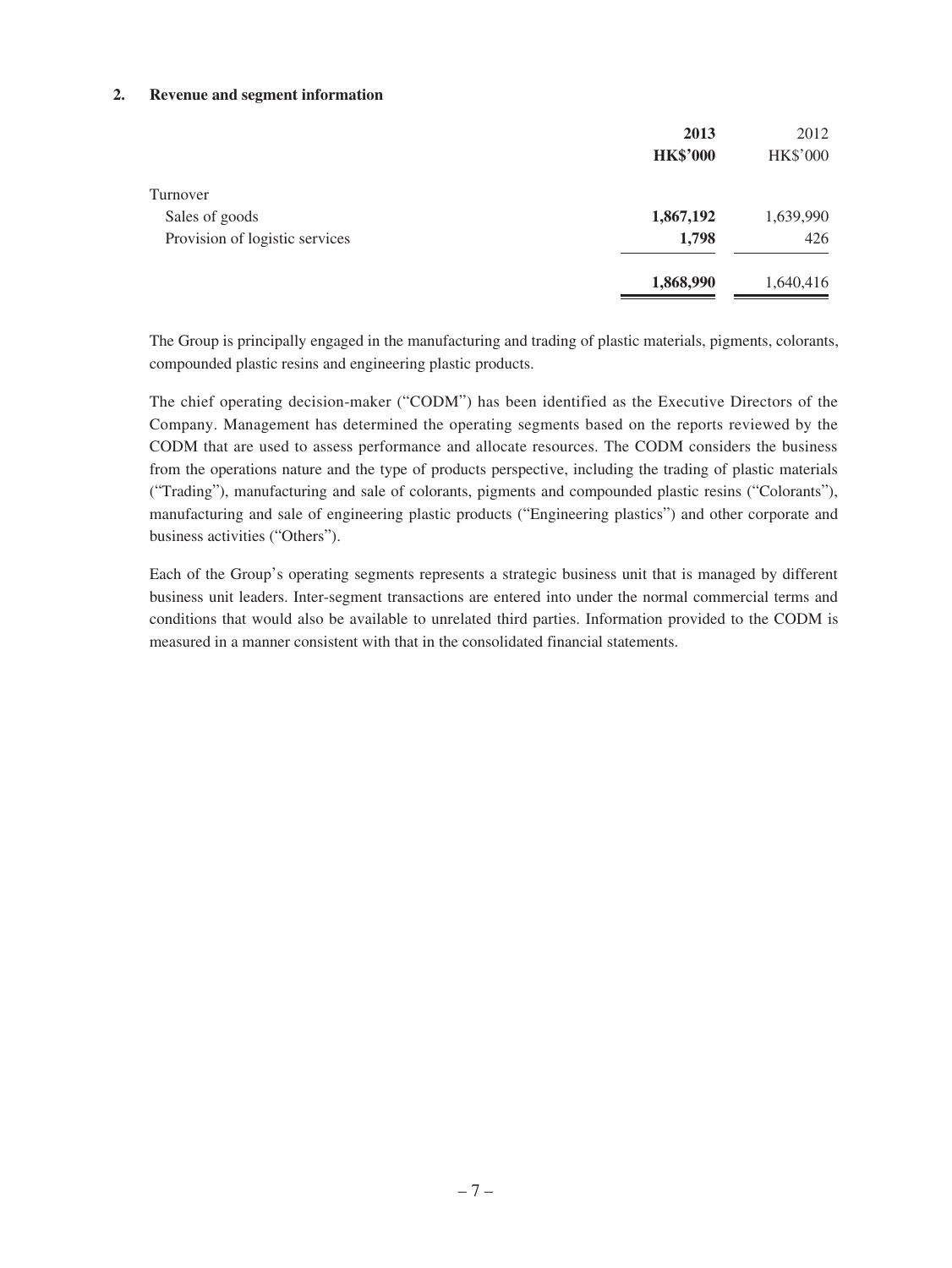The segment information provided to the CODM for the reportable segments for the year ended 30th June 2013 is as follows:

|                                                       | <b>Engineering</b>                |                                     |                             |                                  |                          |
|-------------------------------------------------------|-----------------------------------|-------------------------------------|-----------------------------|----------------------------------|--------------------------|
|                                                       | <b>Trading</b><br><b>HK\$'000</b> | <b>Colorants</b><br><b>HK\$'000</b> | plastics<br><b>HK\$'000</b> | <b>Others</b><br><b>HK\$'000</b> | Group<br><b>HK\$'000</b> |
| Turnover                                              |                                   |                                     |                             |                                  |                          |
| - Gross revenue                                       | 1,350,782                         | 401,943                             | 213,730                     | 2,443                            | 1,968,898                |
| - Inter-segment revenue                               | (95, 162)                         | (2,987)                             | (1,759)                     |                                  | (99,908)                 |
| Revenue from external customers                       | 1,255,620                         | 398,956                             | 211,971                     | 2,443                            | 1,868,990                |
| Segment results                                       | (34, 825)                         | 48,772                              | 17,971                      | 12,821                           | 44,739                   |
| Finance income                                        | 60                                | 263                                 | 12                          |                                  | 335                      |
| Finance costs                                         | (6,316)                           | (1,714)                             | (924)                       | (118)                            | (9,072)                  |
| (Loss)/profit before income tax<br>Income tax expense | (41,081)                          | 47,321                              | 17,059                      | 12,703                           | 36,002<br>(11, 554)      |
| Profit for the year                                   |                                   |                                     |                             |                                  | 24,448                   |
| Non-controlling interests                             |                                   |                                     |                             |                                  | (2,389)                  |
| Profit attributable to equity                         |                                   |                                     |                             |                                  |                          |
| holders of the Company                                |                                   |                                     |                             |                                  | 22,059                   |
| Other information:                                    |                                   |                                     |                             |                                  |                          |
| Additions to non-current assets                       |                                   |                                     |                             |                                  |                          |
| (other than financial instruments                     |                                   |                                     |                             |                                  |                          |
| and deferred tax assets)                              | 9,952                             | 5,847                               | 5,814                       | 196                              | 21,809                   |
| Depreciation of property, plant                       |                                   |                                     |                             |                                  |                          |
| and equipment                                         | 528                               | 7,245                               | 8,672                       | 1,147                            | 17,592                   |
| Amortisation of leasehold land                        |                                   |                                     |                             |                                  |                          |
| and land use rights                                   | 278                               | 207                                 | 32                          | 78                               | 595                      |
| Provision for/(reversal of)                           |                                   |                                     |                             |                                  |                          |
| impairment of inventories                             | 474                               | 734                                 | (1,170)                     | (235)                            | (197)                    |
| Provision for impairment of                           |                                   |                                     |                             |                                  |                          |
| trade receivables                                     | 1,101                             |                                     |                             |                                  | 1,101                    |
| Write-off of other receivables                        |                                   | 596                                 |                             |                                  | 596                      |
| Provision for impairment of                           |                                   |                                     |                             |                                  |                          |
| deposit for acquisition                               |                                   |                                     |                             |                                  |                          |
| of properties                                         |                                   | 9,051                               |                             |                                  | 9,051                    |
| Unrealised fair value loss on                         |                                   |                                     |                             |                                  |                          |
| derivative financial instruments                      | 1,947                             |                                     |                             |                                  | 1,947                    |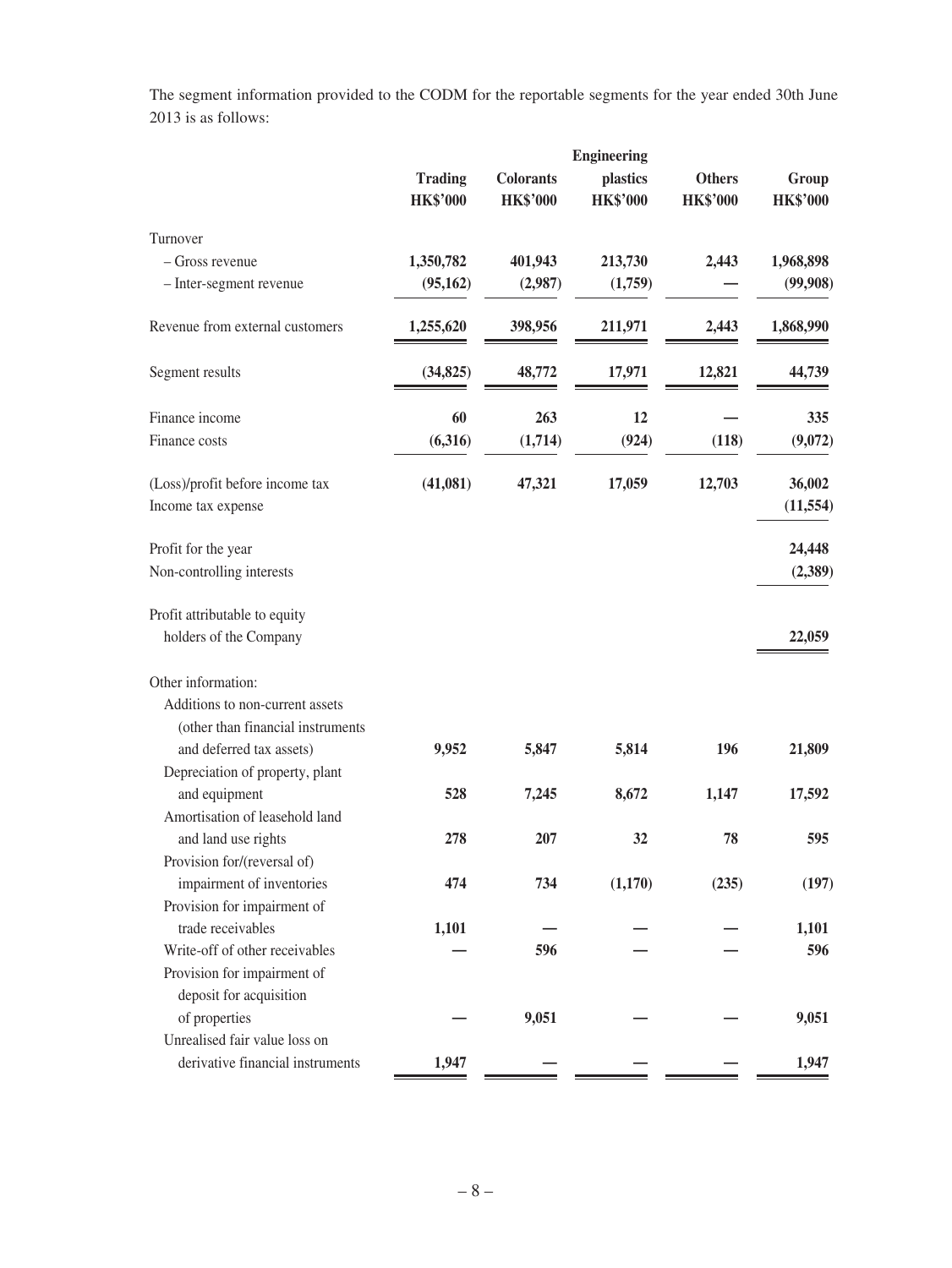The segment information provided to the CODM for the reportable segments as at 30th June 2013 is as follows:

|                          | <b>Engineering</b>                |                                     |                                    |                                  |                          |
|--------------------------|-----------------------------------|-------------------------------------|------------------------------------|----------------------------------|--------------------------|
|                          | <b>Trading</b><br><b>HK\$'000</b> | <b>Colorants</b><br><b>HK\$'000</b> | <i>plastics</i><br><b>HK\$'000</b> | <b>Others</b><br><b>HK\$'000</b> | Group<br><b>HK\$'000</b> |
| Segment assets           | 460,648                           | 292,030                             | 160,658                            | 89,432                           | 1,002,768                |
| Total assets             |                                   |                                     |                                    |                                  | 1,002,768                |
| Segment liabilities      | 105,589                           | 30,702                              | 17,748                             | 5,632                            | 159,671                  |
| <b>Borrowings</b>        | 281,813                           | 20,127                              | 39,323                             | 3,675                            | 344,938                  |
| <b>Total liabilities</b> |                                   |                                     |                                    |                                  | 504,609                  |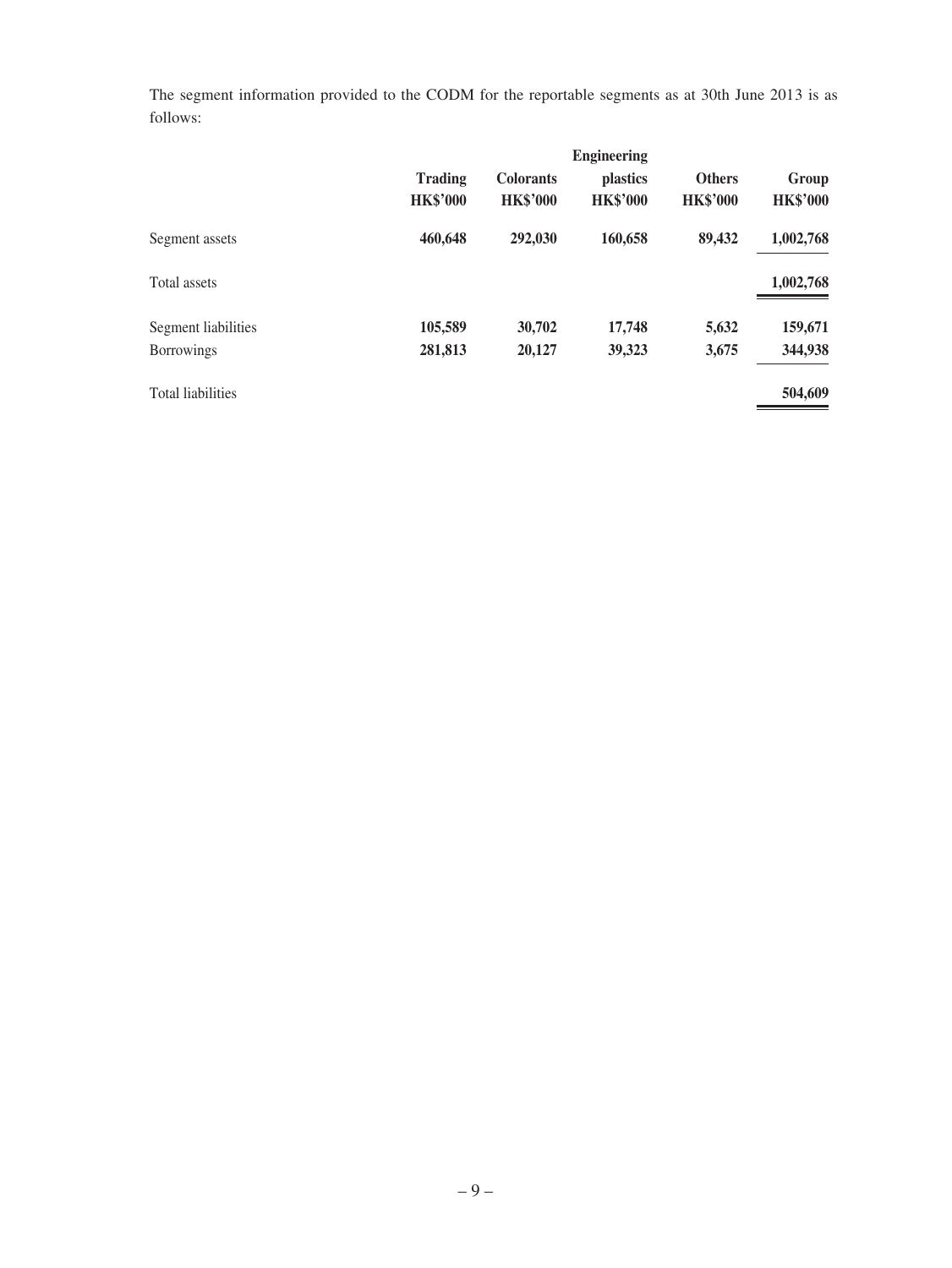The segment information provided to the CODM for the reportable segments for the year ended 30th June 2012 is as follows:

|                                                                  | Engineering         |                       |                      |                    |                   |
|------------------------------------------------------------------|---------------------|-----------------------|----------------------|--------------------|-------------------|
|                                                                  | Trading<br>HK\$'000 | Colorants<br>HK\$'000 | plastics<br>HK\$'000 | Others<br>HK\$'000 | Group<br>HK\$'000 |
| Turnover                                                         |                     |                       |                      |                    |                   |
| - Gross revenue                                                  | 1,058,108           | 374,868               | 247,446              | 2,608              | 1,683,030         |
| - Inter-segment revenue                                          | (15,906)            | (14,280)              | (12, 428)            |                    | (42, 614)         |
| Revenue from external customers                                  | 1,042,202           | 360,588               | 235,018              | 2,608              | 1,640,416         |
| Segment results                                                  | (45,253)            | 34,128                | 18,997               | 13,425             | 21,297            |
| Finance income                                                   | 54                  | 234                   | 16                   | 6                  | 310               |
| Finance costs                                                    | (7,283)             | (1, 384)              | (1,510)              | (65)               | (10, 242)         |
| (Loss)/profit before income tax<br>Income tax expense            | (52, 482)           | 32,978                | 17,503               | 13,366             | 11,365<br>(8,230) |
| Profit for the year                                              |                     |                       |                      |                    | 3,135             |
| Non-controlling interests                                        |                     |                       |                      |                    | (1,770)           |
| Profit attributable to equity                                    |                     |                       |                      |                    |                   |
| holders of the Company                                           |                     |                       |                      |                    | 1,365             |
| Other information:                                               |                     |                       |                      |                    |                   |
| Additions to non-current assets                                  |                     |                       |                      |                    |                   |
| (other than financial instruments                                |                     |                       |                      |                    |                   |
| and deferred tax assets)                                         | 459                 | 4,255                 | 8,647                | 297                | 13,658            |
| Depreciation of property, plant                                  |                     |                       |                      |                    |                   |
| and equipment                                                    | 455                 | 7,419                 | 8,057                | 1,362              | 17,293            |
| Amortisation of leasehold land                                   |                     |                       |                      |                    |                   |
| and land use rights                                              | 33                  | 200                   | 32                   | 79                 | 344               |
| Provision for/(reversal of)                                      |                     |                       |                      |                    |                   |
| impairment of inventories                                        | 1,579               | 267                   | (96)                 | (2, 432)           | (682)             |
| Provision for/(reversal of)                                      |                     |                       |                      |                    |                   |
| impairment of trade receivables<br>Unrealised fair value loss on |                     | 274                   | (92)                 |                    | 182               |
| derivative financial instruments                                 |                     |                       |                      |                    |                   |
|                                                                  | 680                 |                       |                      |                    | 680               |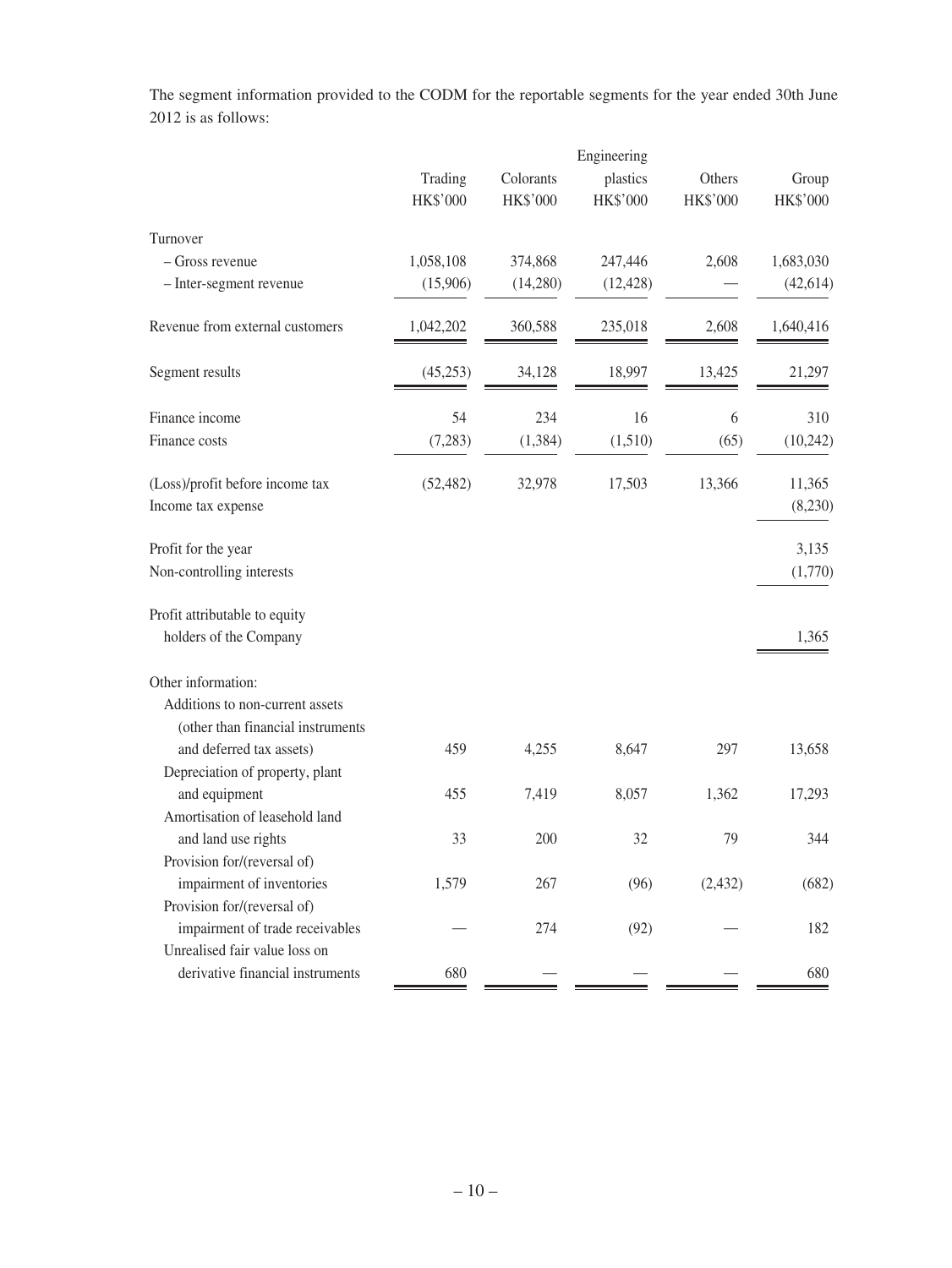| The segment information provided to the CODM for the reportable segments for the year ended 30th June |             |
|-------------------------------------------------------------------------------------------------------|-------------|
| 2012 is as follows:                                                                                   |             |
|                                                                                                       |             |
|                                                                                                       | Engineering |

| $\mu$           |                 |                 |                 |                 |
|-----------------|-----------------|-----------------|-----------------|-----------------|
| Trading         | Colorants       | plastics        | Others          | Group           |
| <b>HK\$'000</b> | <b>HK\$'000</b> | <b>HK\$'000</b> | <b>HK\$'000</b> | <b>HK\$'000</b> |
| 362,093         | 301,613         | 173,534         | 67,491          | 904,731         |
|                 |                 |                 |                 | 904,731         |
| 80,737          | 33,378          | 21,953          | 3,515           | 139,583         |
| 229,435         | 17,284          | 45,727          | 1,921           | 294,367         |
|                 |                 |                 |                 | 433,950         |
|                 |                 |                 |                 |                 |

The entity is domiciled in Hong Kong. The revenue from external customers attributed to Hong Kong for the year ended 30th June 2013 is approximately HK\$998,902,000 (2012: HK\$986,956,000), and the total of its revenue from external customers from other locations (mainly the People's Republic of China (the "PRC")) is approximately HK\$870,088,000 (2012: HK\$653,460,000).

At 30th June 2013, the total of non-current assets other than financial instruments and deferred tax assets (there are no employment benefit assets and rights arising under insurance contracts) located in Hong Kong is approximately HK\$139,646,000 (2012: HK\$124,514,000), and the total of these non-current assets located in other locations (mainly the PRC) is approximately HK\$101,894,000 (2012: HK\$99,611,000).

## **3. Other income**

|               | 2013<br><b>HK\$'000</b> | 2012<br><b>HK\$'000</b> |
|---------------|-------------------------|-------------------------|
| Rental income | 3,981                   | 3,643                   |

Outgoings in respect of investment properties amounted to approximately HK\$127,000 (2012: HK\$139,000).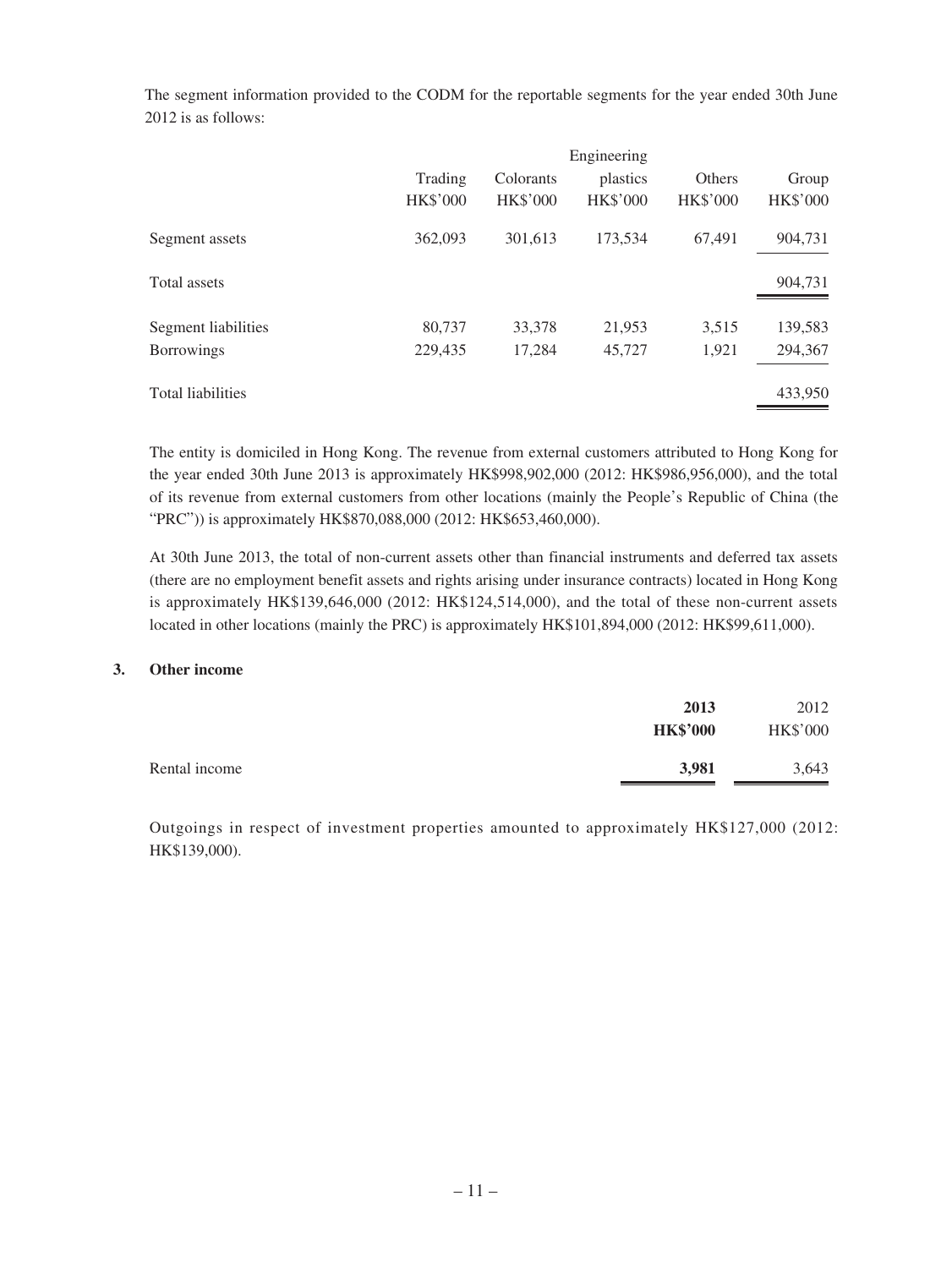#### **4. Other gains, net**

|                                                   | 2013            | 2012            |
|---------------------------------------------------|-----------------|-----------------|
|                                                   | <b>HK\$'000</b> | <b>HK\$'000</b> |
| Fair value gains on investment properties         | 18,670          | 13,073          |
| Derivative financial instruments                  |                 |                 |
| - forward foreign exchange contracts and interest |                 |                 |
| rate swap contracts held for trading              |                 |                 |
| – unrealised                                      | (1,947)         | (680)           |
| - realised                                        | 4,424           | 4,958           |
| Net exchange gains                                | 2,181           | 1,153           |
| Provision for impairment of deposit for           |                 |                 |
| acquisition of properties (Note)                  | (9,051)         |                 |
| Loss on disposal of a subsidiary                  |                 | (120)           |
|                                                   | 14,277          | 18,384          |

#### Note:

In prior year, the Group paid a deposit of RMB7,150,000 (equivalent to HK\$9,051,000) for the acquisition of certain properties in Mainland China. However, the transaction has not been completed for years as defects in certain title documents are yet to be rectified despite continuous efforts had been spent in the past. During the year, management evaluated all circumstances, including the period of time involved since signing the acquisition agreement, the costs and benefits to proceed with the transaction, the likelihood of completion in the foreseeable future, and the possibility of obtaining refund from the seller in cash, concluded that there are significant uncertainties about the recoverability of the deposit as at 30th June 2013. Consequently, a full provision was made on the deposit for the year ended 30th June 2013.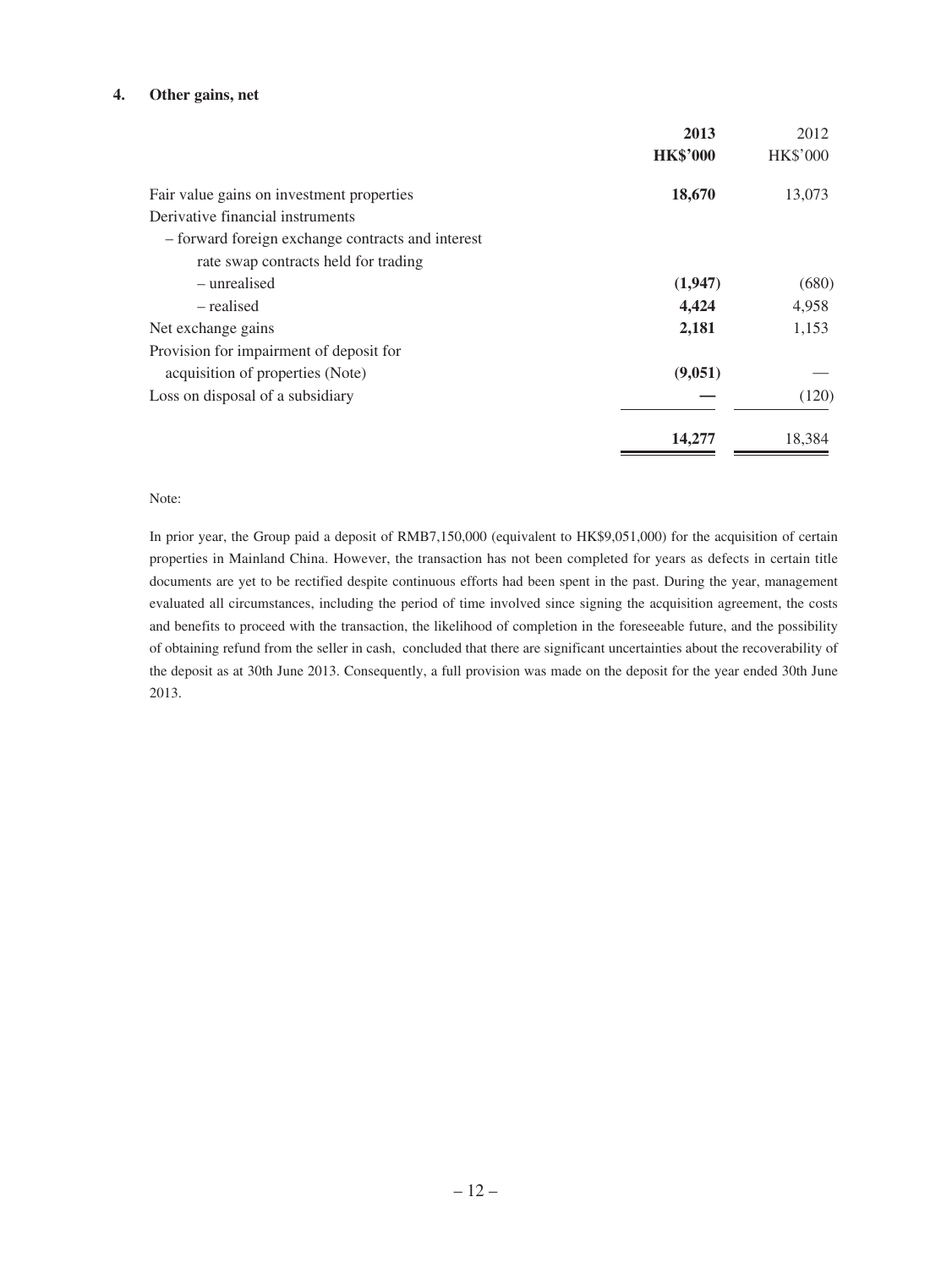# **5. Expenses by nature**

|                                                            | 2013            | 2012            |
|------------------------------------------------------------|-----------------|-----------------|
|                                                            | <b>HK\$'000</b> | <b>HK\$'000</b> |
| Cost of inventories sold excluding manufacturing costs     | 1,611,998       | 1,433,890       |
| Amortisation of leasehold land and land use rights         | 595             | 344             |
| Auditor's remuneration                                     | 2,506           | 2,391           |
| Depreciation:                                              |                 |                 |
| - Owned property, plant and equipment                      | 17,592          | 16,951          |
| - Property, plant and equipment under finance leases       |                 | 342             |
| Provision for impairment of trade receivables              | 1,101           | 182             |
| Write-off of other receivables                             | 596             |                 |
| Reversal of impairment of inventories                      | (197)           | (682)           |
| (Gain)/loss on disposal of property, plant and equipment   | (1)             | 289             |
| Employee benefit expenses, including Directors' emoluments | 109,385         | 97,960          |
| Operating lease rentals in respect of land and buildings   | 7,316           | 8,327           |
| Repairs and maintenance expenses                           | 3,306           | 3,513           |
| Transportation and packaging expenses                      | 24,552          | 20,151          |
| Travelling and office expenses                             | 9,363           | 8,090           |
| Utility expenses                                           | 13,872          | 12,098          |
| Other expenses                                             | 40,525          | 37,300          |
| Total cost of sales, distribution costs and                |                 |                 |
| administrative expenses                                    | 1,842,509       | 1,641,146       |
| Representing:                                              |                 |                 |
| Cost of sales                                              | 1,685,100       | 1,498,896       |
| Distribution costs                                         | 62,032          | 51,563          |
| Administrative expenses                                    | 95,377          | 90,687          |
|                                                            | 1,842,509       | 1,641,146       |
|                                                            |                 |                 |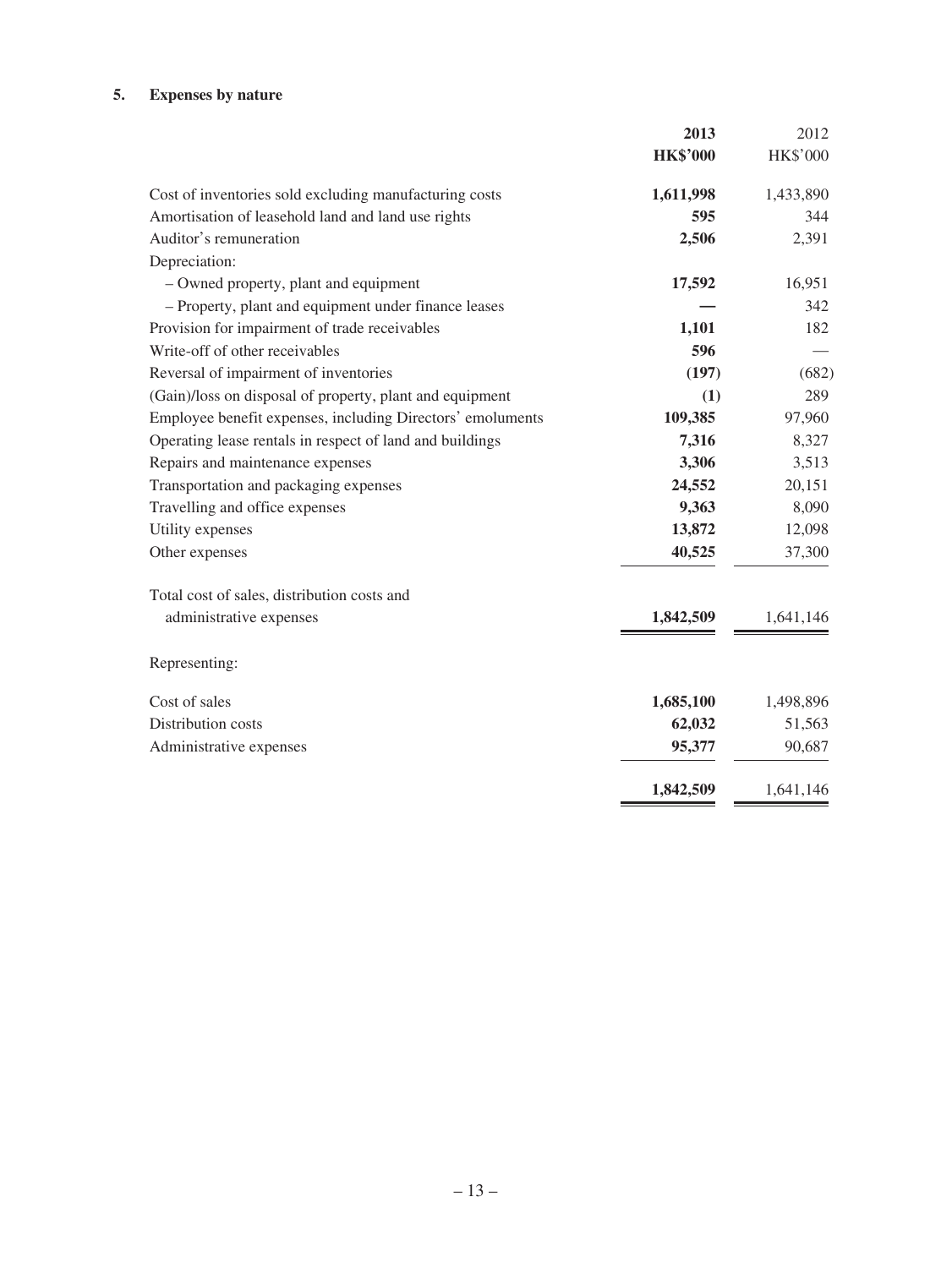## **6. Finance income and costs**

|                                                | 2013            | 2012            |
|------------------------------------------------|-----------------|-----------------|
|                                                | <b>HK\$'000</b> | <b>HK\$'000</b> |
| Finance income:                                |                 |                 |
| - Interest income from bank deposits           | 335             | 310             |
| Finance costs:                                 |                 |                 |
| - Interest on bank borrowings wholly repayable |                 |                 |
| within five years                              | (11,230)        | (10, 604)       |
| - Interest element of finance leases           |                 | (2)             |
| - Net exchange gains on financing activities   | 2,158           | 364             |
|                                                | (9,072)         | (10,242)        |
| Finance costs, net                             | (8,737)         | (9,932)         |

### **7. Income tax expense**

Hong Kong profits tax has been provided for at the rate of 16.5% (2012: 16.5%) on the estimated assessable profit for the year. Taxation on the Group's subsidiaries established and operating in Mainland China has been calculated on the estimated assessable profit for the year at the rates of taxation as applicable to the relevant subsidiaries.

The amount of taxation charged to the consolidated income statement represents:

|                                   | 2013            | 2012            |
|-----------------------------------|-----------------|-----------------|
|                                   | <b>HK\$'000</b> | <b>HK\$'000</b> |
| Current tax:                      |                 |                 |
| Hong Kong profits tax             | 3,197           | 3,400           |
| PRC corporate income tax          | 8,252           | 4,255           |
| Under-provision in previous years | 474             | 213             |
|                                   | 11,923          | 7,868           |
| Deferred tax                      | (369)           | 362             |
|                                   | 11,554          | 8,230           |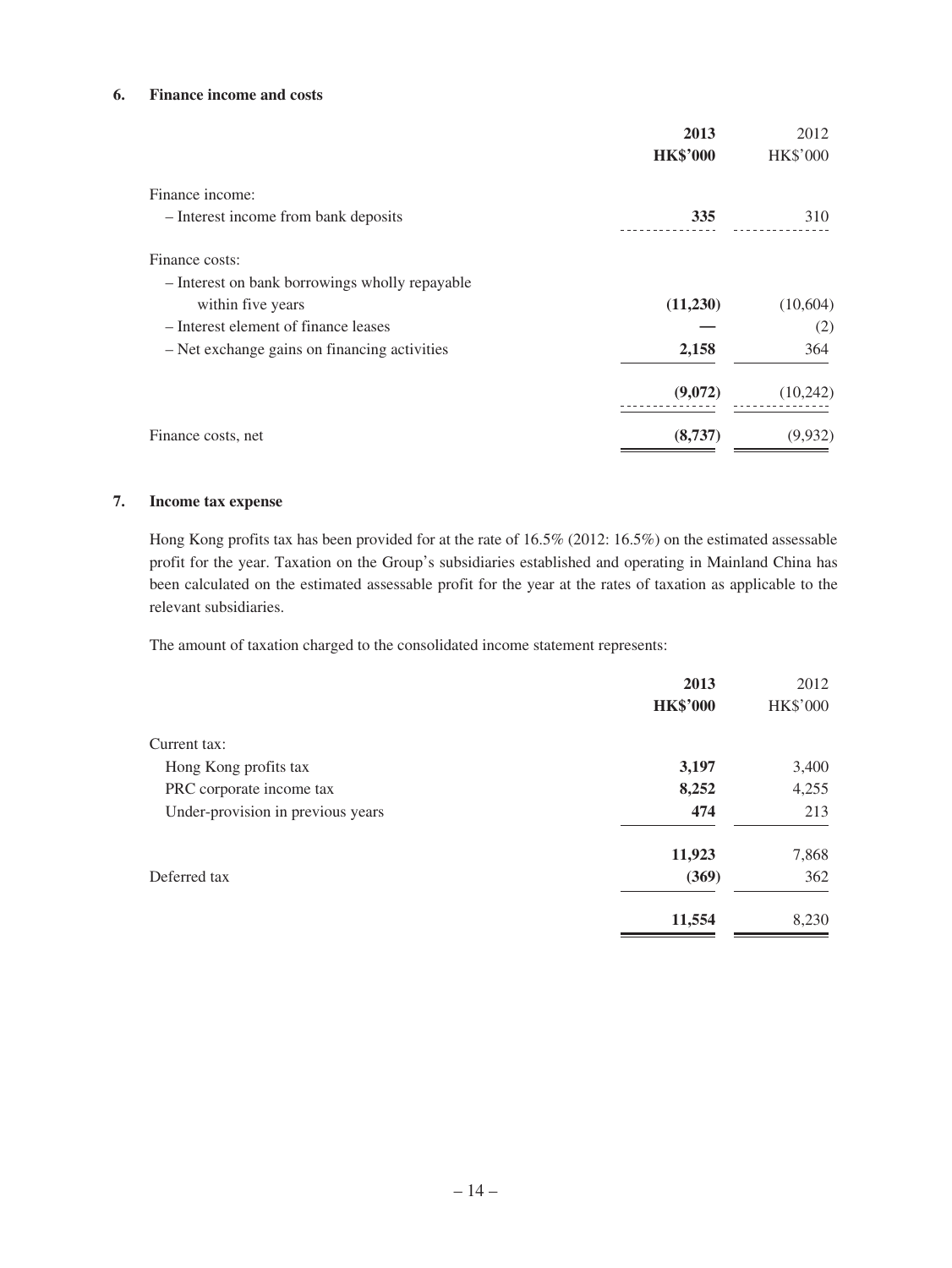### **8. Dividends**

|                                                               | 2013<br><b>HK\$'000</b> | 2012<br><b>HK\$'000</b> |
|---------------------------------------------------------------|-------------------------|-------------------------|
| Interim, paid, of HK1.0 cent (2012: Nil) per ordinary share   | 3,692                   |                         |
| Final, proposed, of HK1.0 cent (2012: Nil) per ordinary share | 3,692                   |                         |
|                                                               | 7,384                   |                         |

#### Notes:

- (a) At a meeting held on 25th February 2013, the Directors declared an interim dividend of HK1.0 cent per share, totalling HK\$3,692,000 for the six months ended 31st December 2012, which was paid during the year ended 30th June 2013, and has been reflected as an appropriation of retained earnings for the year ended 30th June 2013.
- (b) At a meeting held on 27th February 2012, the Directors resolved not to declare any interim dividend for the six months ended 31st December 2011.
- (c) At a meeting held on 26th September 2013, the Directors proposed a final dividend of HK1.0 cent per share, totaling HK\$3,692,000. This proposed dividend was not reflected as dividend payable in these financial statements and will be reflected as an appropriation of retained earnings for the year ending 30th June 2014.
- (d) At a meeting held on 21st September 2012, the Directors resolved not to declare any final dividend for the year ended 30th June 2012.

#### **9. Earnings per share**

#### **Basic**

Basic earnings per share is calculated by dividing the profit attributable to equity holders of the Company by the weighted average number of ordinary shares in issue during the year.

|                                                      | 2013        | 2012        |
|------------------------------------------------------|-------------|-------------|
| Profit attributable to equity holders of             |             |             |
| the Company (HK\$'000)                               | 22,059      | 1,365       |
| Weighted average number of ordinary shares in issue. | 369,200,000 | 369,200,000 |
| Basic earnings per share (HK cents per share)        | 5.97        | 0.37        |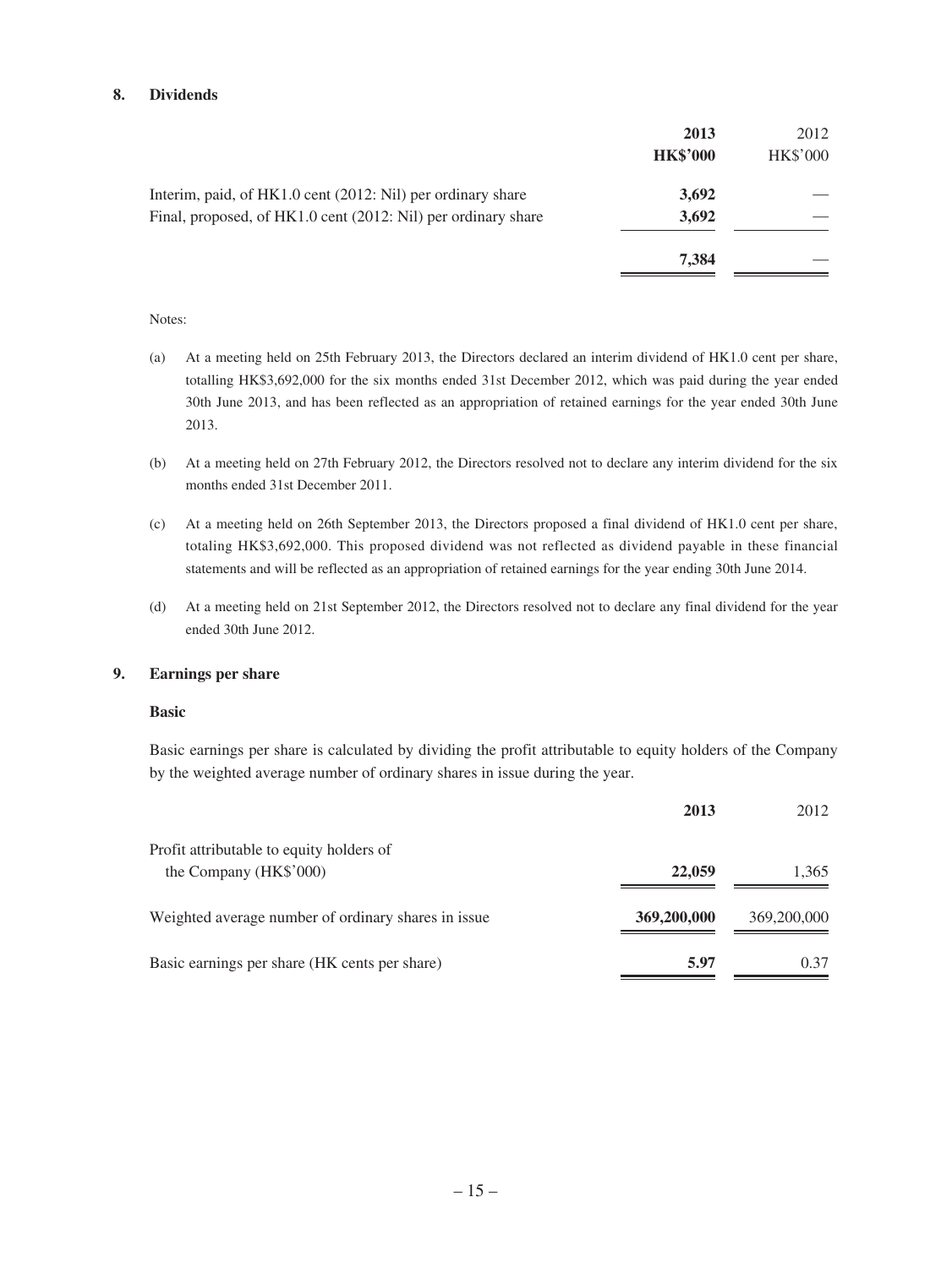## **Diluted**

Diluted earnings per share is calculated by adjusting the weighted average number of ordinary shares outstanding to assume conversion of dilutive potential ordinary shares arising from the Company's share options. Dilutive earnings per share for the years ended 30th June 2013 and 2012 equal basic earnings per share as the exercise of the outstanding share options would be anti-dilutive.

### **10. Trade and bills receivables**

|                                               | Group           |                 |
|-----------------------------------------------|-----------------|-----------------|
|                                               | 2013            | 2012            |
|                                               | <b>HK\$'000</b> | <b>HK\$'000</b> |
| Trade receivables                             | 303,348         | 261,774         |
| Less: provision for impairment of receivables | (3,395)         | (2, 282)        |
|                                               | 299,953         | 259,492         |
| Bills receivable                              | 18,458          | 21,436          |
|                                               | 318,411         | 280,928         |

The majority of the Group's sales are with credit terms of 30 to 90 days. The remaining amounts are on letter of credit or documents against payment. The ageing analysis of trade receivables by invoice date is as follows:

|               | Group           |                 |
|---------------|-----------------|-----------------|
|               | 2013            | 2012            |
|               | <b>HK\$'000</b> | <b>HK\$'000</b> |
| Below 90 days | 285,099         | 239,254         |
| 91 - 180 days | 9,406           | 15,609          |
| Over 180 days | 8,843           | 6,911           |
|               | 303,348         | 261,774         |

Bills receivable are mainly with maturity period of within 180 days.

Certain subsidiaries of the Group transferred certain bills of exchange amounting to approximately HK\$2,320,000 (2012: HK\$2,083,000) with recourse in exchange for cash as at 30th June 2013. The transactions have been accounted for as collateralised bank advances.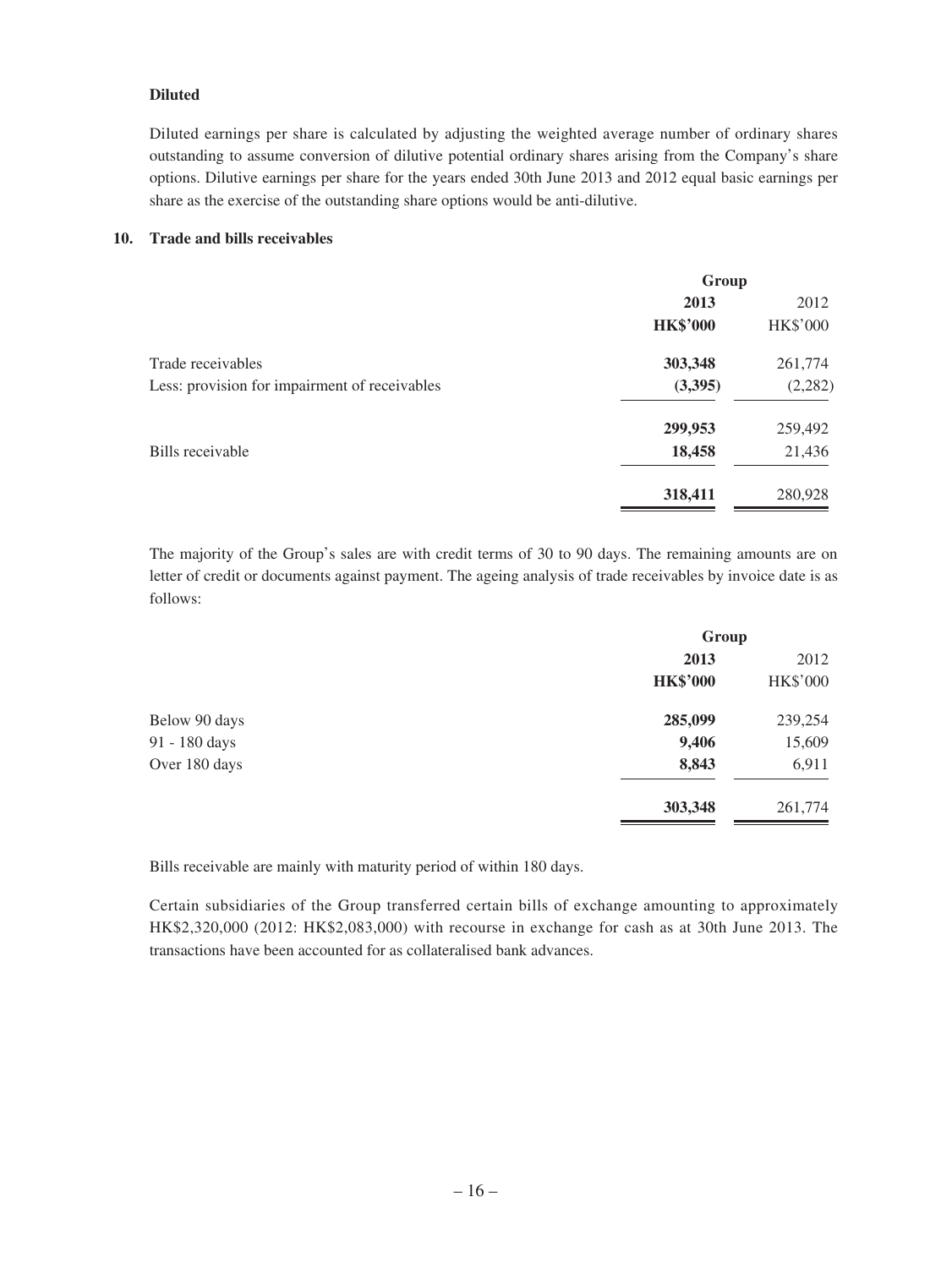## **11. Trade payables**

A majority of the suppliers are on open account. Certain suppliers grant credit period of 30 to 90 days to the Group.

The ageing analysis of the trade payables is as follows:

|               | Group           |                 |
|---------------|-----------------|-----------------|
|               | 2013            | 2012            |
|               | <b>HK\$'000</b> | <b>HK\$'000</b> |
| Below 90 days | 118,716         | 109,536         |
| 91 - 180 days | 722             | 715             |
| Over 180 days | 914             | 781             |
|               | 120,352         | 111,032         |

## **12. Commitments**

### **(a) Capital commitments**

At 30th June 2013, the Group had the following capital commitments for addition of property, plant and equipment:

| 2013            | 2012            |
|-----------------|-----------------|
| <b>HK\$'000</b> | <b>HK\$'000</b> |
| 7.481           | 6.909           |
|                 |                 |

## **(b) Commitment under operating leases**

As at 30th June 2013, the Group had future aggregate minimum lease payments under non-cancellable operating leases in respect of land and buildings as follows:

|                                                   | 2013            | 2012            |
|---------------------------------------------------|-----------------|-----------------|
|                                                   | <b>HK\$'000</b> | <b>HK\$'000</b> |
| Not later than one year                           | 4,628           | 4,135           |
| Later than one year and not later than five years | 1,218           | 2,321           |
| Later than five years                             | 486             |                 |
|                                                   | 6,332           | 6,456           |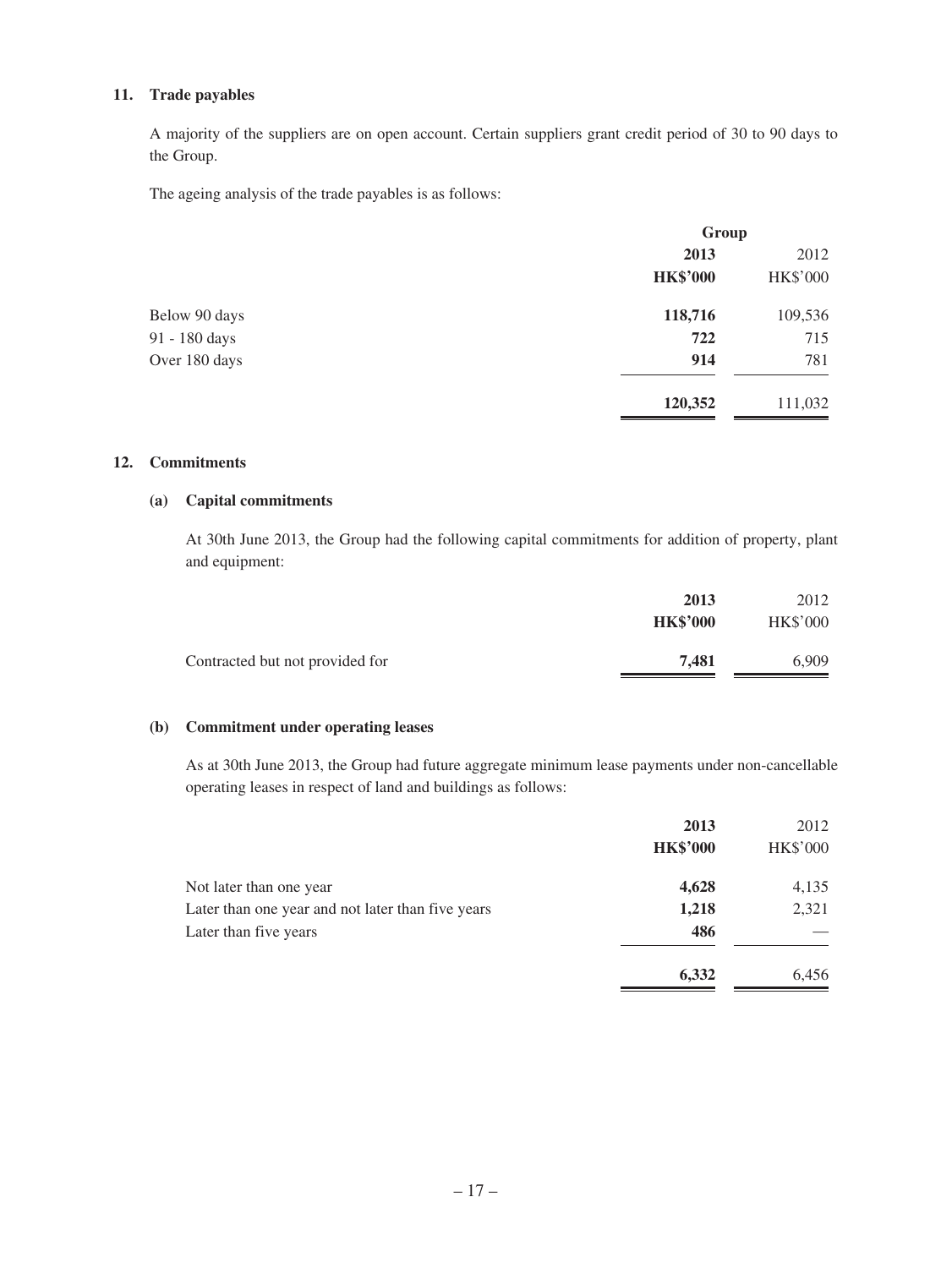# **DIVIDEND**

The Directors have resolved to recommend the payment of a final dividend of HK1.0 cent per share for the year ended 30th June 2013 (2012: Nil). The proposed final dividend, together with the interim dividend of HK1.0 cent (2012: Nil) paid on 9th April 2013, will make a total distribution of HK2.0 cents per share for the year (2012: Nil). The proposed final dividend, if approved at the forthcoming Annual General Meeting of the Company to be held on 22nd November 2013 (the "AGM"), will be payable in cash on or about 10th December 2013 to members whose names appear on the register of members of the Company on 3rd December 2013.

## **CLOSURE OF REGISTER OF MEMBERS**

The register of members of the Company will be closed from Wednesday, 20th November 2013 to Friday, 22nd November 2013 (both dates inclusive) during which period no transfer of shares will be registered for determining the shareholders who are entitled to attend and vote at the AGM. In order to be eligible to attend and vote at the AGM, all properly completed transfer forms accompanied by the relevant share certificates must be lodged with the Company's branch share registrar in Hong Kong, Union Registrars Limited, 18/F, Fook Lee Commercial Centre, Town Place, 33 Lockhart Road, Wanchai, Hong Kong not later than 4:00 p.m. on Tuesday, 19th November 2013.

The register of members of the Company will be closed from Friday, 29th November 2013 to Tuesday, 3rd December 2013 (both dates inclusive) during which period no transfer of shares will be registered for determining the shareholders who are entitled to the proposed final dividend for the year ended 30th June 2013. In order to qualify for the proposed final dividend for the year ended 30th June 2013, all properly completed transfer forms accompanied by the relevant share certificates must be lodged with the Company's branch share registrar in Hong Kong, Union Registrars Limited, 18/F, Fook Lee Commercial Centre, Town Place, 33 Lockhart Road, Wanchai, Hong Kong not later than 4:00 p.m. on Thursday, 28th November 2013.

## **MANAGEMENT DISCUSSION AND ANALYSIS**

## BUSINESS REVIEW

During the period under review, as the global economy stabilised and opportunities emerged from steady growth in Mainland China's domestic market, the Group recorded an outstanding sales performance. For the year ended 30th June 2013, the Group's turnover in China's market surged 33%, boosting overall turnover by 13.9% to a record high of HK\$1,868,990,000. The China segment occupied around 46.6% of the Group's total turnover. Sales volume also increased by 9.2% from the same period last year.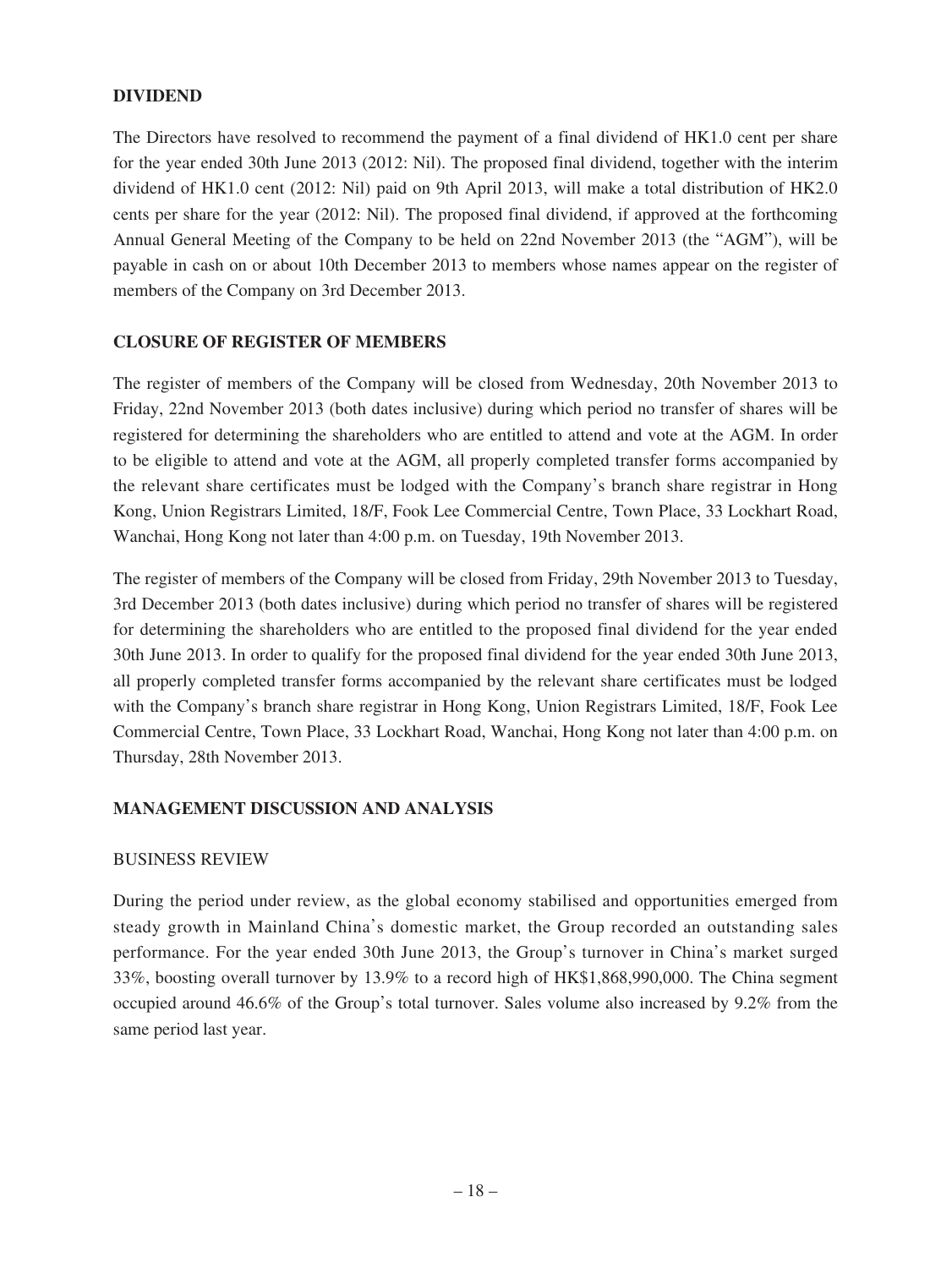During the year, stability in both plastic material and oil prices helped product pricing. The Group's gross profit rose 29.9% to HK\$183,890,000 (2012: HK\$141,520,000). Besides, the China economy started to pick up after the smooth transition of the PRC leadership, which helped the Group to increase market share there as well as gross profit in Mainland China market. At the same time, the gross profit margin for the year increased from 8.6% last year to 9.8%. Thanks to effective cost control measures, taking into account other income such as a revaluation gain of investment properties, profit before taxation climbed three times to HK\$36,002,000, and profit attributable to equity holders jumped sixteen times to HK\$22,059,000 (2012: profit attributable to equity holders HK\$1,365,000). Basic earnings per share were HK5.97 cents (2012: Basic earnings per share HK0.37 cents).

To reward shareholders for their support, the Board of Directors recommended the payment of a final dividend of HK1.0 cent per share (2012: Nil). Together with the interim dividend of HK1.0 cent per share (2012: Nil), total dividend for the year will be HK2.0 cents (2012: Nil).

Among the three major businesses of the Group, the colorants, pigments and compound plastic resin business segment achieved the most satisfactory performance. Turnover grew by 10.6% to HK\$398,956,000 year-on-year. During the year the Group's Shanghai subsidiary has successfully entered the international toy and personal healthcare brand market and further enhanced its penetration in the food packaging and automobile markets in Eastern China. The Group has also entered the construction materials market by providing anti-UV materials to customers. Elsewhere, operations in Southern China have reported a satisfactory sales contribution to the Group. The performance of the above two regions have driven turnover growth within this business segment. Moreover, the Group has employed stringent control of costs and procedures in a bid to achieve greater economies of scale. Consequently, gross profit margin increased by 2.7 percentage points and profit before taxation surged by 43% to HK\$47,321,000.

With the global economy stablising, the Group's engineering plastics business which targets domestic along with European and US export customers, showed improvement in the second half of the year over the first half. Turnover for the year dropped by only 10% to HK\$211,971,000 when compared to the same period last year. The Group deployed greater efforts to develop the domestic market for this business segment during the year. Since orders from customers in Mainland China normally are more profitable, gross profit margin rose slightly by 2% and profit before taxation amounted to HK\$17,059,000. During the period under review, the Group has developed application technology utilising engineering plastics to replace the usage of wood and metal. This has enabled the Group to successfully enter the furniture and automobile markets, making contribution to sales. Full operation of the new production line in Shanghai has not only boosted the Group's overall operating efficiency, its leading-edge product technology has also enhanced its competitive advantage, meeting the increasing standards of Mainland customers for greater product quality. In addition, the Group intends to adopt its successful business model for Shanghai's colorant, pigments and compounded plastic resins market, and actively expand its sales network in Mainland China to capture the opportunities there.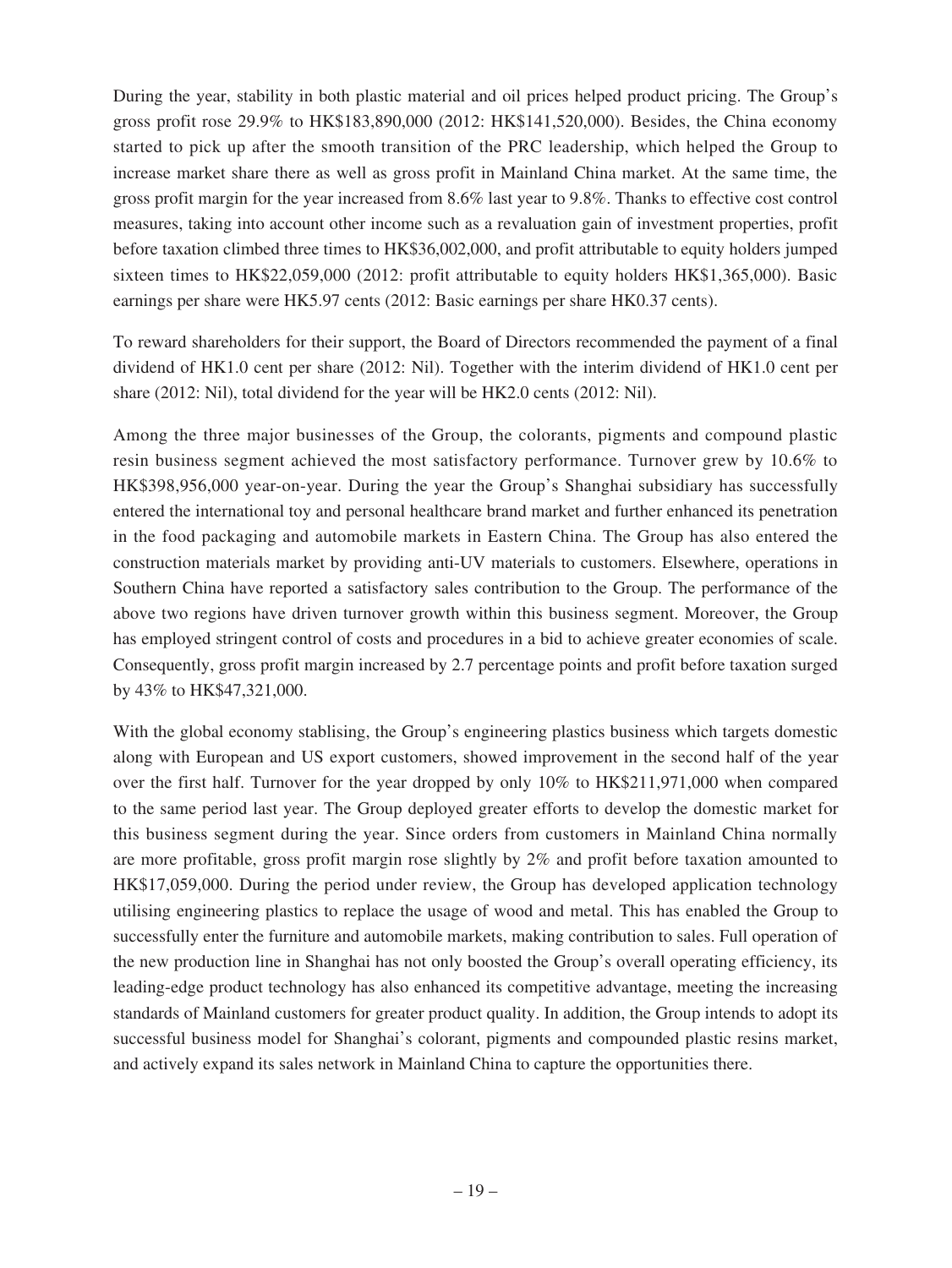Since the competition in the plastics trading business targeting local, and European and US export customers is intensifying, product prices have dropped accordingly. However, benefitting from the strong market demand in Mainland China and steady growth of its customer base, sales of the Group's products rose, in turn increasing turnover by 20% to HK\$1,255,620,000 when compared to last year. Gross profit margin was similar to that of last year. Loss attributable to shareholders narrowed to HK\$41,081,000. During the period under review, the Group has developed new product lines, in particular providing specialty plastics for electronic meters, automatic electronic appliances and automobile parts in order to expand into these segments with growth potential. Meanwhile, the Group's Chongqing sales office targeting Northwestern China has commenced service which should further enlarge the Group's market share.

# PROSPECTS

With the unresolved Eurozone crisis and related poor economic performance across many European countries and the ongoing slowdown in Mainland China's economic growth, the Group will continue to face challenges in the second half of 2013. However, recovery of the US economy has helped stablise exports in China, which the management believes will present opportunities to the global market and the price of raw materials should become stable. This will help consolidate the Group's overall profitability.

As for the overall business strategy, Mainland China remains the Group's key development focus in the future, in particular Northeastern and Western China. The Group aims to further increase the proportion of business from Mainland China within the Group's total revenue. The Group will also accelerate the expansion of its sales network there. It will build on its successful sales bases in Eastern and Southern China, extending its reach to Northeastern and Western China, as well as integrating the sales network of its various businesses to realise greater synergies and ultimately increase the Group's penetration throughout the country.

In respect to its colorant and compounded plastic resin products, through the close ties with the International Colour Alliance, the Group has secured orders from internationally-renowned brands in the toy, personal healthcare products and automobile parts sectors. Looking ahead, the Group intends to work towards long-term cooperation with more international brands while enriching its product mix, which should prove favourable to the healthy growth of its business.

As for the engineering plastics business, the Group will initiate contact directly with overseas manufacturers so as to improve its bargaining power and explore business possibilities with more potential export customers. The Group will also expand into markets in Italy, Germany and across Southwestern Europe to build a more diversified and international customer base, thereby reducing the risk of relying on a very few markets. In addition, the Group will develop products with higher profit margins to drive its profit growth.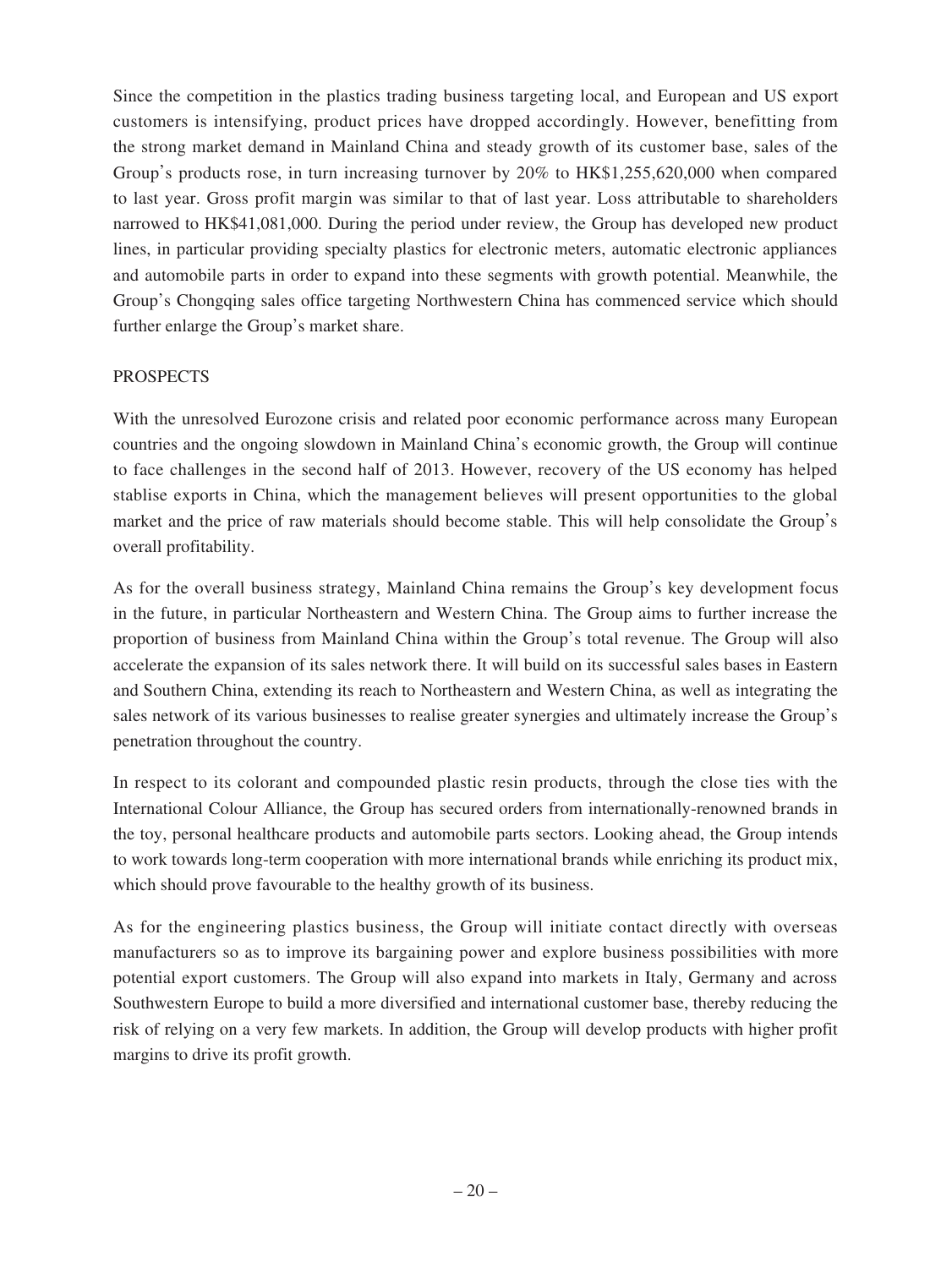Overall, the management expects the Group will benefit from the rebound in export data in China and the gradual recovery of the US economy. Thus, the Group's outstanding and professional management team will continue to chart a pragmatic yet aggressive business course while flexibly adjusting its business strategies to capture more future opportunities.

# **LIQUIDITY AND FINANCIAL RESOURCES**

The Group generally finances its operations with internally generated cashflow and banking facilities provided by its principal bankers. As at 30th June 2013 the Group has available aggregate banking facilities of approximately HK\$570,743,000, of which approximately HK\$359,422,000 have been utilised and were secured by corporate guarantees issued by the Company and legal charges on certain leasehold land and buildings and investment properties in the PRC and Hong Kong owned by the Group. The Group's cash and bank balances as at 30th June 2013 amounted to approximately HK\$112,082,000. The Group's gearing ratio as at 30th June 2013 was approximately 72.5%, based on the total bank borrowings of approximately HK\$344,938,000 and the shareholders' funds of approximately HK\$475,740,000.

# **FOREIGN EXCHANGE RISK**

The Group's borrowings and cash balances are primarily denominated in Hong Kong dollars, Renminbi and US dollars. The Group's purchases were principally denominated in US dollars. The Group closely monitors currency fluctuations and manages its exchange risk by entering into forward exchange contracts from time to time.

At 30th June 2013, the Group had outstanding commitments in respect of forward contracts in order to manage the Group's exposure in foreign currencies from its operations as follows:

|                                | 2013            | 2012            |
|--------------------------------|-----------------|-----------------|
|                                | <b>HK\$'000</b> | <b>HK\$'000</b> |
| Sell HK dollars for US dollars | 1,518,114       | 2,747,940       |
| Sell US dollars for HK dollars | 8,870           | 171,600         |
| Sell US dollars for Renminbi   | 653,640         | 175,500         |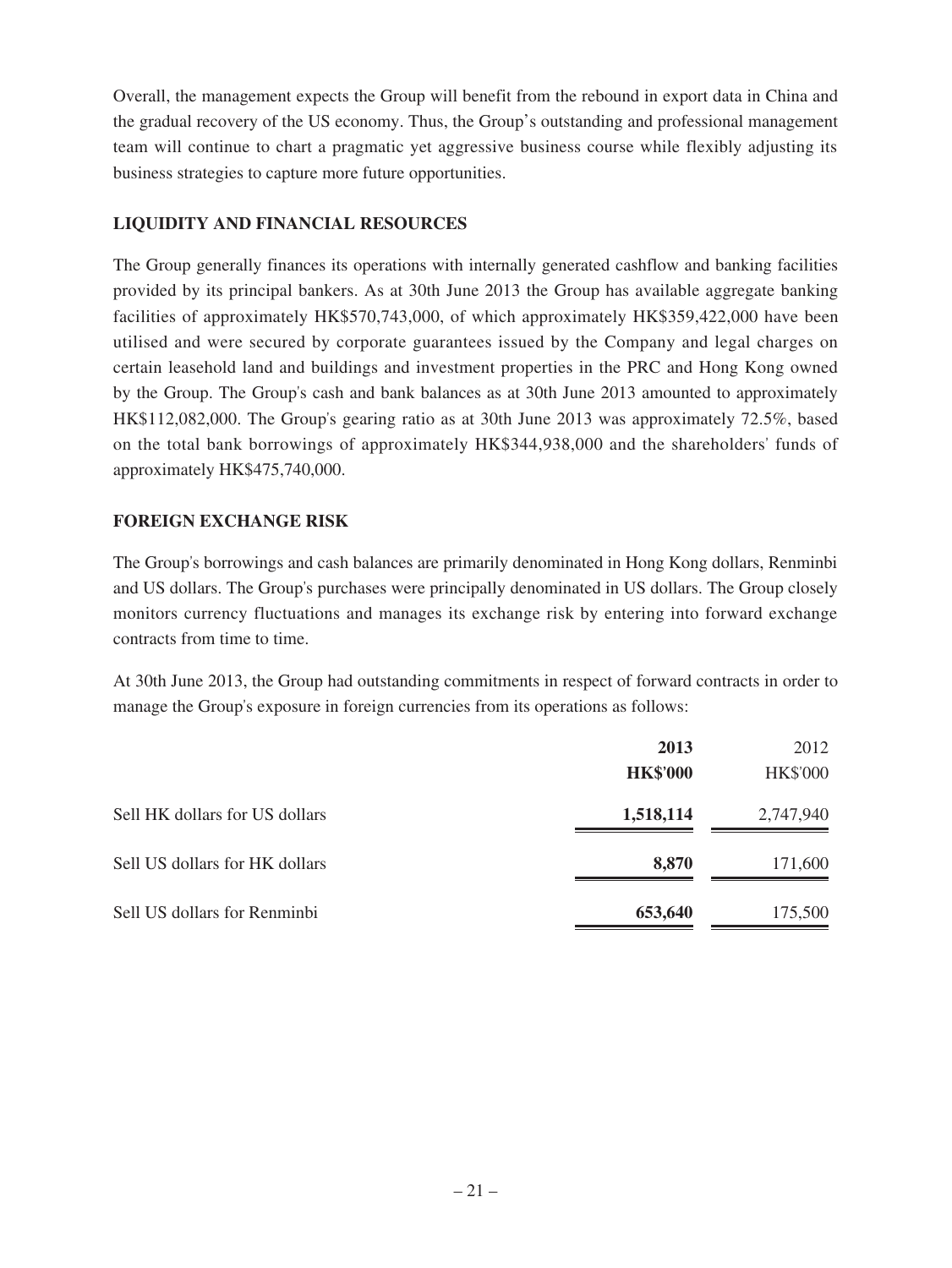# **EMPLOYEE INFORMATION**

As at 30th June 2013, the Group had approximately 708 full-time employees. The Group's emolument policies are formulated on the performance of individual employees and are reviewed annually. The Group has an incentive scheme which is geared to the profit of the Group and the performance of its employees, as an incentive to motivate its employees to increase their contribution to the Group. The Group also provides social or medical insurance coverage, and provident fund scheme (as the case may be) to its employees depending on the location of such employees.

# **BASIS OF DETERMINING EMOLUMENT TO DIRECTORS**

The same remuneration philosophy is applicable to the Directors of the Company. Apart from benchmarking against the market, the Company looks at individual competence, contributions and the affordability of the Company in determining the exact level of remuneration for each Director. Appropriate benefits schemes are in place for the Directors similar to those offered to other employees of the Group.

# **PURCHASE, SALE AND REDEMPTION OF THE COMPANY'S LISTED SECURITIES**

The Company has not redeemed any of its shares during the year. Neither the Company nor any of its subsidiaries has purchased or sold any of the Company's listed securities during the year.

# **COMPLIANCE WITH THE MODEL CODE FOR SECURITIES TRANSACTIONS BY DIRECTORS**

The Company has adopted a code of conduct regarding Directors' securities transactions on terms no less exacting than the required standard set out in the Model Code set out in Appendix 10 to the Rules Governing the Listing of Securities (the "Listing Rules") on The Stock Exchange of Hong Kong Limited ("HKSE"). Having made specific enquiry to all Directors of the Company, all Directors have confirmed that they had complied with the required standard set out in the Model Code and the Company's code of conduct regarding Directors' securities transactions during the period.

# **ANNUAL GENERAL MEETING**

The Annual General Meeting of the Company will be held on Friday, 22nd November 2013 and the Notice of Annual General Meeting will be published and despatched in the manner as required by the Listing Rules in due course.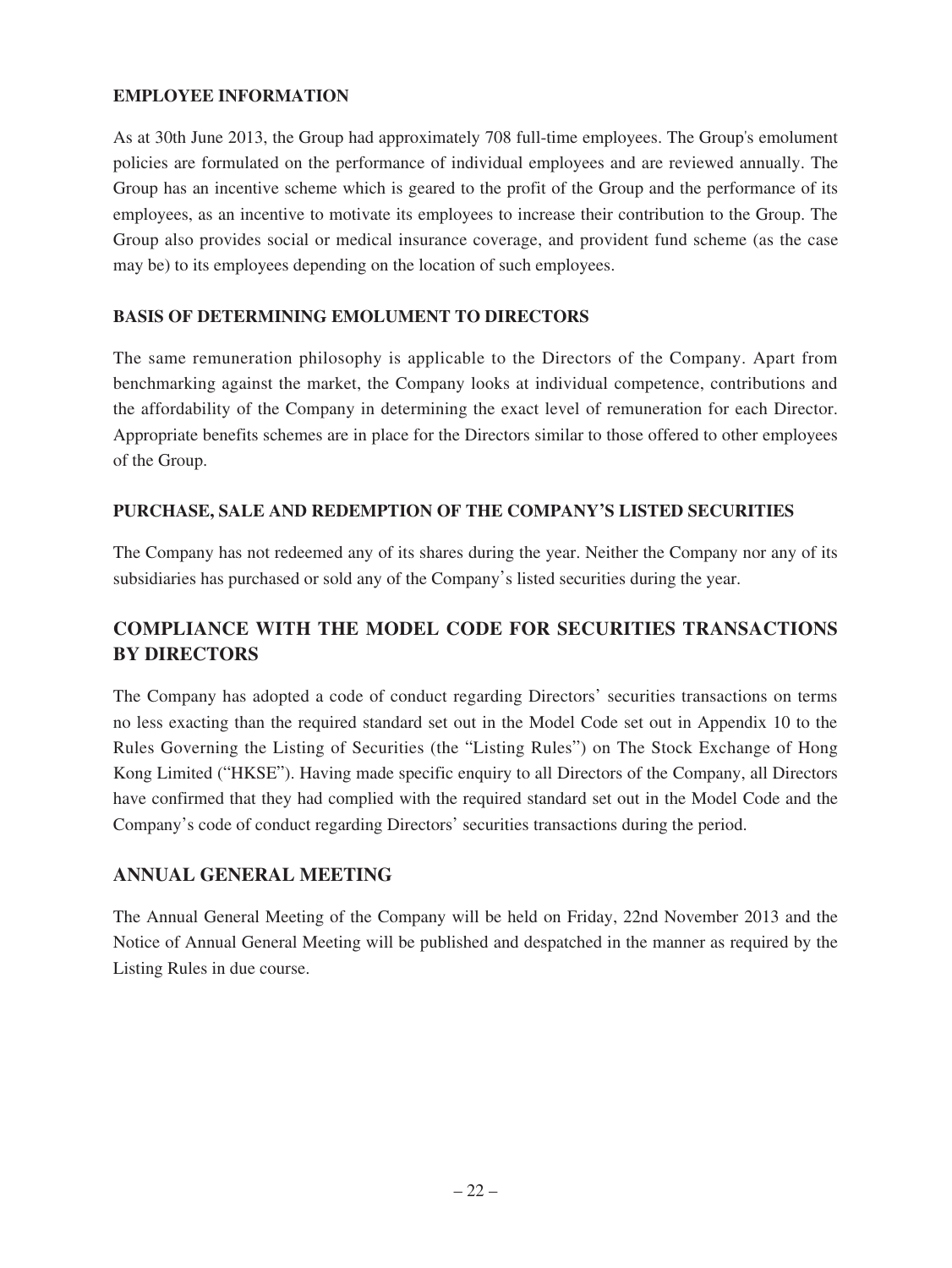# **CORPORATE GOVERNANCE PRACTICE**

The Company is committed to the establishment of good corporate governance practices and procedures which serve as an important element of risk management throughout the growth and expansion of the Company. The Company emphasises on maintaining and carrying out sound, solid and effective corporate governance principles and structures.

The Company has complied with all the applicable code provisions as set out in Corporate Governance Code and Corporate Governance Report to the Appendix 14 of the Listing Rules (the "CG Code") throughout the year ended 30th June 2013, except for the deviation as mentioned below.

According to the code provision A.2.1 of the CG Code, the roles of chairman and chief executive officer (chief executive for CG Code) should be separate and should not be performed by the same individual. Up to the date of this announcement, the Board has not appointed any individual to be the chief executive. The roles of the chief executive have been performed collectively by all the executive Directors, including the chairman, of the Company. The Board considers that this arrangement allows contributions from all executive Directors with different expertise and is beneficial to the continuity of the Company's policies and strategies. Going forward, the Board will periodically review the effectiveness of this arrangement and considers appointing an individual as chief executive when it thinks appropriate.

# **AUDIT COMMITTEE**

The Audit Committee of the Company (the "Audit Committee") provides an important link between the Board and the Company's auditor in matters coming within the scope of the group audit. It also reviews the effectiveness of the external audit and of internal controls and risk evaluation. The Audit Committee comprises three independent non-executive Directors, namely Mr HO Wai Chi, Paul, Mr CHAN Dit Lung and Mr CHING Yu Lung. The Audit Committee has reviewed with management the accounting principles and practices adopted by the Group and discussed internal controls and financial reporting matters including a review of the annual financial statements for the year ended 30th June 2013 with the Directors.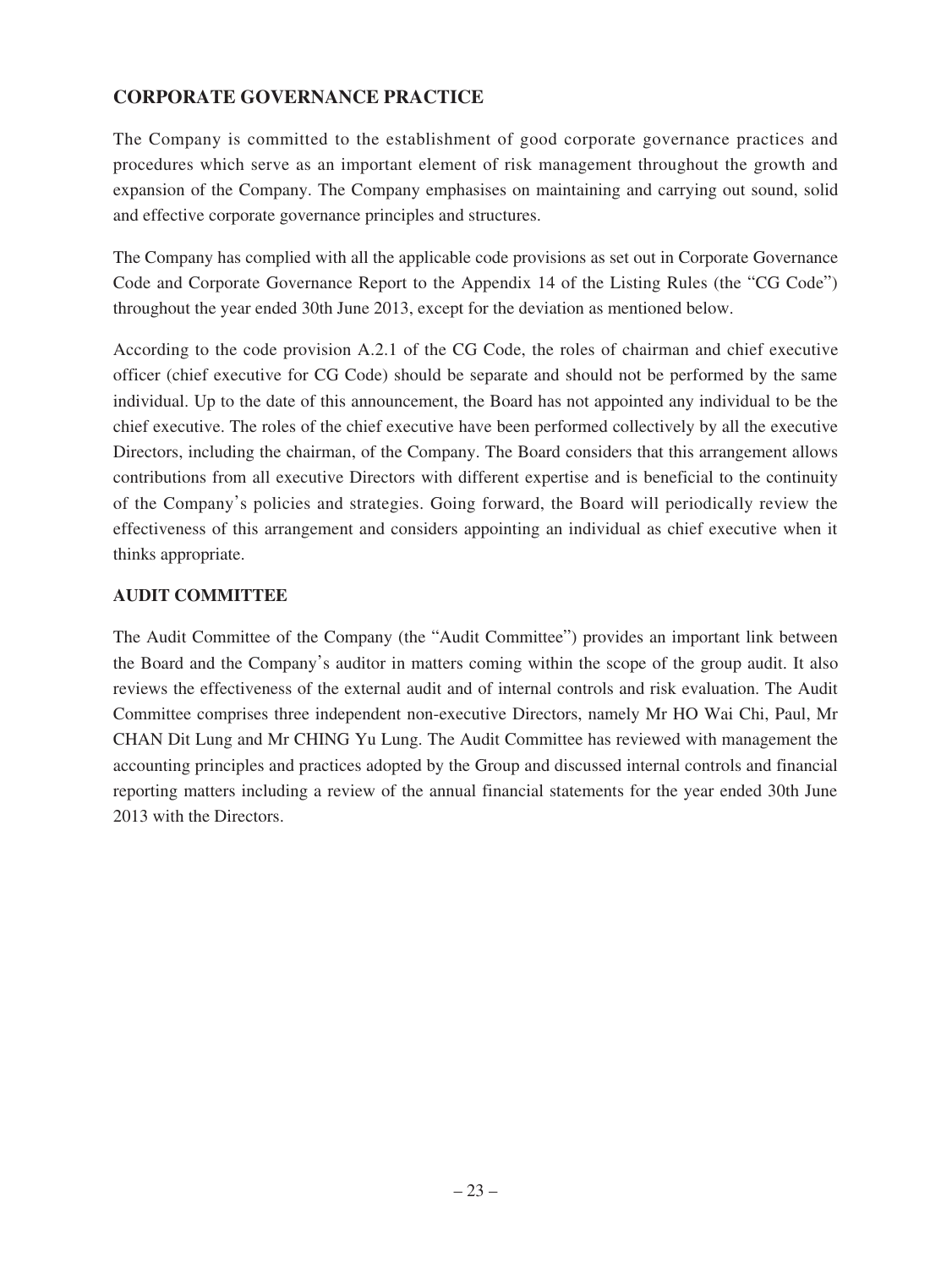# **REMUNERATION COMMITTEE**

The Company has formulated written terms of reference for the remuneration committee of the Company (the "Remuneration Committee") which stated clearly its authorities and duties in accordance with the requirements of HKSE. The Remuneration Committee consists of three independent non-executive Directors, namely Mr HO Wai Chi, Paul, Mr CHAN Dit Lung and Mr CHING Yu Lung and an executive Director, Mr HUI Sai Chung.

The Remuneration Committee is responsible for ensuring formal and transparent procedures for developing remuneration policies and overseeing the remuneration packages of the executive Directors and senior management. It takes into consideration on factors such as salaries paid by comparable companies, time commitment and responsibilities of Directors and senior management. The Remuneration Committee meets at least once a year to assess the performance and review the annual salaries and bonus of the senior executives. The Remuneration Committee held three meetings during the year ended 30th June 2013.

# **NOMINATION COMMITTEE**

A nomination committee of the Company (the "Nomination Committee") was established on 26th March 2012 with written terms of reference in accordance with the requirements of HKSE. The Nomination Committee consists of three independent non-executive Directors, namely Mr HO Wai Chi, Paul, Mr CHAN Dit Lung and Mr CHING Yu Lung and an executive Director, Mr HUI Sai Chung.

The Nomination Committee is responsible for reviewing the structure, size and composition of the Board (including the skills, knowledge and experience) on a regular basis and make recommendations to the Board regarding any proposed changes; identifying individuals suitably qualified to become Board members and select or make recommendations to the Board on the selection of, individuals nominated for directorships; assessing the independence of independent non-executive Directors; and making recommendations to the Board on relevant matters relating to the appointment or reappointment of Directors and succession planning for Directors.

The Nomination Committee meets at least once a year to assess the structure, size and composition of the Board. The Nomination Committee held two meetings during the year ended 30th June 2013 to review the structure, size and composition (including the skills, knowledge and experience) of the Board.

# **CORPORATE GOVERNANCE COMMITTEE**

A corporate governance committee of the Company (the "Corporate Governance Committee") was established on 26th March 2012 with written terms of reference in accordance with the CG Code. The Corporate Governance Committee consists of all independent non-executive Directors, namely Mr HO Wai Chi, Paul, Mr CHAN Dit Lung, and Mr CHING Yu Lung.